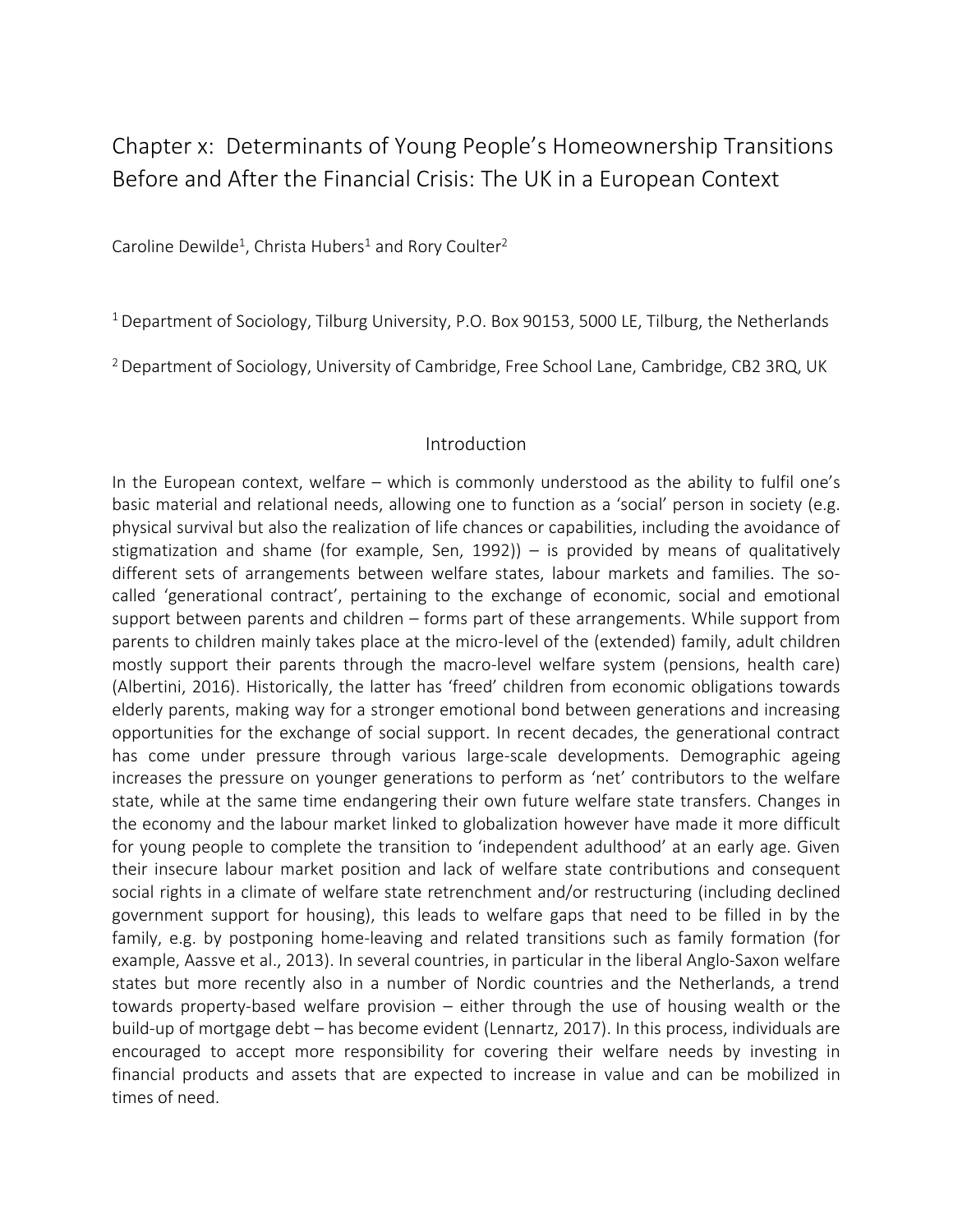This chapter focusses on young people, housing and parental support. Changing housing trajectories in early adulthood are a particular, but important pathway by which trends in macroeconomies, housing systems and welfare structures are interacting with the restructuring of life courses to reshape intergenerational dependencies and the intergenerational equity and fairness of European societies. Across Europe, the deteriorating economic position of young people, problems of housing access and reduced welfare state support following the Great Financial Crisis (GFC) have heightened concern that intergenerational inequality in residential experiences and resource access is increasing as contemporary young people find it harder to leave home and enter homeownership than previous cohorts (Lennartz et al., 2016). Growing difficulties acquiring independent housing (in particular homeownership) could also make young adults more reliant on family housing assistance and thus have long-lasting implications for intergenerational relations, financial transfers and support exchanges. Such 'familialization' of housing careers could exacerbate the transmission of (dis)advantage between generations and deepen housing inequalities in young adulthood (McKee, 2012).

Despite widespread recognition that housing and housing wealth are integral to welfare (provision) and to the (re)production of social inequalities (Dewilde and Ronald, 2017; Kurz and Blossfeld, 2004), relatively little is known about the extent to which housing opportunities and (dis)advantages are transmitted between generations, or whether this has become more pronounced over time — especially since the GFC. Much prior research has concentrated on how parental factors influenced young people's housing trajectories before 2007-2008 (e.g. Andrew, 2004; 2012; Ermisch and Halpin, 2004), or instead draws on small qualitative samples (Heath and Calvert, 2013). From popular debate, the impression arises that there has been a substantial increase in familial financial contributions to enable young people's homeownership entry (e.g. Tatch, 2007; Legal & General, 2016). Therefore, this chapter takes a longer view by using representative panel survey data to explore how parental attributes influenced young adults' homeownership transitions in Britain from 1991 through the boom years and GFC to 2014. We concentrate on young Britons' homeownership transitions for two reasons. First, there has been a particularly sharp decline in rates of young adults' homeownership in financialized housing systems, and in Britain this trend conflicts with a strong ideology of property ownership, cross-party support for owner-occupation and policies to bolster homeownership. Second, declining homeownership amongst young Britons could have major consequences for prosperity and well-being, as falling homeownership rates have been mostly matched by increased renting, rather than greater parental co-residence (Lennartz et al., 2016). Although young people in other European countries (for instance Austria, Denmark, Germany, Sweden and France) also rely heavily on rental accommodation, young renters in Britain have limited welfare entitlements and have to mainly rely on a weakly regulated, insecure and often costly private rental sector bedevilled by problems of poor dwelling quality. Thus, in a context where 'individualized' property (housing)-based welfare has gained prominence as an important complement or even alternative to 'collectivized' welfare state provision, and is deployed to cover a larger number of life-course risks (e.g. Lowe, Searle & Smith, 2011), the uneven capacity of (young) people to accumulate housing wealth will result in larger welfare gaps for those who are likely to experience the highest welfare needs (Malpass, 2008).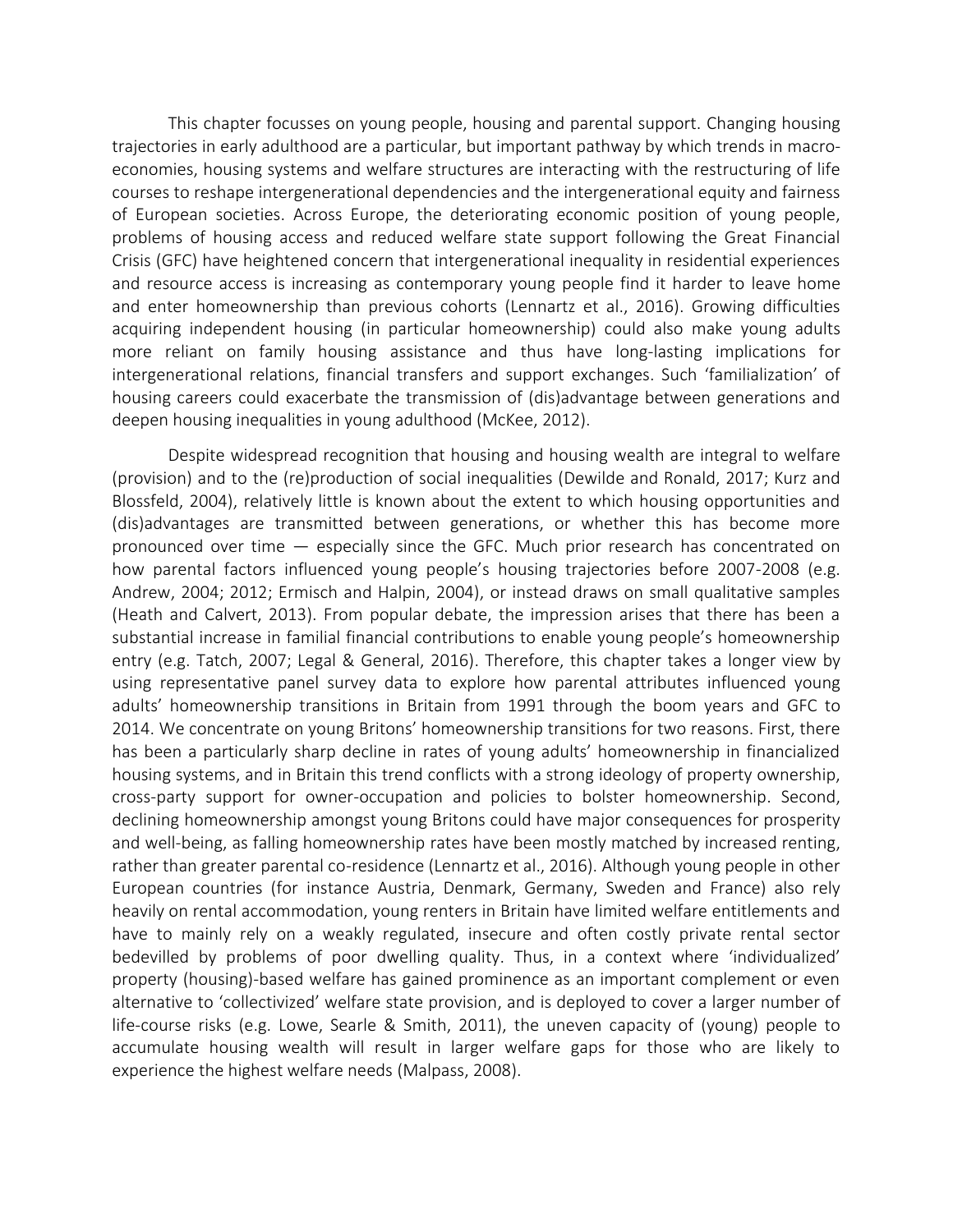This chapter is organized as follows. In the next section we contextualize our focus by discussing recent trends in young adults' housing circumstances and life course trajectories across Europe. Particular emphasis is placed on how these trends are linked to changing intergenerational dynamics and the provision of welfare across the life courses of different generations. We then briefly describe our data and methods, before presenting and interpreting the results. The final section offers some conclusions and priorities for further work.

# Young People, Homeownership and Parental Resources in Europe

#### The housing arrangements of young people

Recent decades have witnessed a so-called *de-institutionalization*, *de-standardization* or *individualization* of the life course, with changes in education, labour markets and family relationships reducing the extent to which welfare state policies structure the trajectory of people's lives. As young people across Europe have faced growing insecurity, the occurrence and timing of important transitions, in particular those related to adulthood (such as independent living, partnership and family formation) have become less predictable, more diversified and increasingly stratified along the lines of social class and education (Buchholz et al., 2009).

These changes have been reflected in the housing trajectories of young Europeans (e.g. Aassve et al., 2001). Since the mid-1970s, many European countries have witnessed an increase in the average age of entry into homeownership, along with a widening of social classdifferentials (see the comparative volume edited by Kurz and Blossfeld, 2004). Several trends are thought to explain these patterns. These include worsening macro-economic conditions and job prospects for young people; prolonged educational enrolment; delayed family formation; and, despite easier access to mortgage credit between 1990 and 2007, decreased affordability of homeownership for young adults following house price inflation associated with the financialization of housing and mortgage markets (for example Salvi del Pero et al., 2016). Since the GFC, employment insecurity also has deepened for young people across Europe – especially in Southern-European countries (Aassve et al., 2013). Temporary contracts, part-time positions, and unemployment have become more widespread. Mortgage lenders in many countries have also become stricter, requiring larger deposits and more stable economic prospects. Austerity measures and welfare reforms devised in the wake of the GFC have enlarged holes in welfare safety nets and increased poverty risks – especially for people without stable employment histories and contribution records, such as the young (e.g. Cantillon, 2011).

Taken together, these trends limit young people's access to independent housing and especially first-time homeownership. However, conditions and the housing circumstances of young people also vary considerably across Europe. Recent comparative research (Lersch and Dewilde, 2015; Filandri and Bertolini, 2016; Lennartz et al., 2016) has discussed these geographical patterns by identifying clusters or 'families' of countries with similar constellations of institutional arrangements regarding labour markets, welfare states and housing. In Table x.1, we draw on the country grouping developed by Lersch and Dewilde (2015) to present and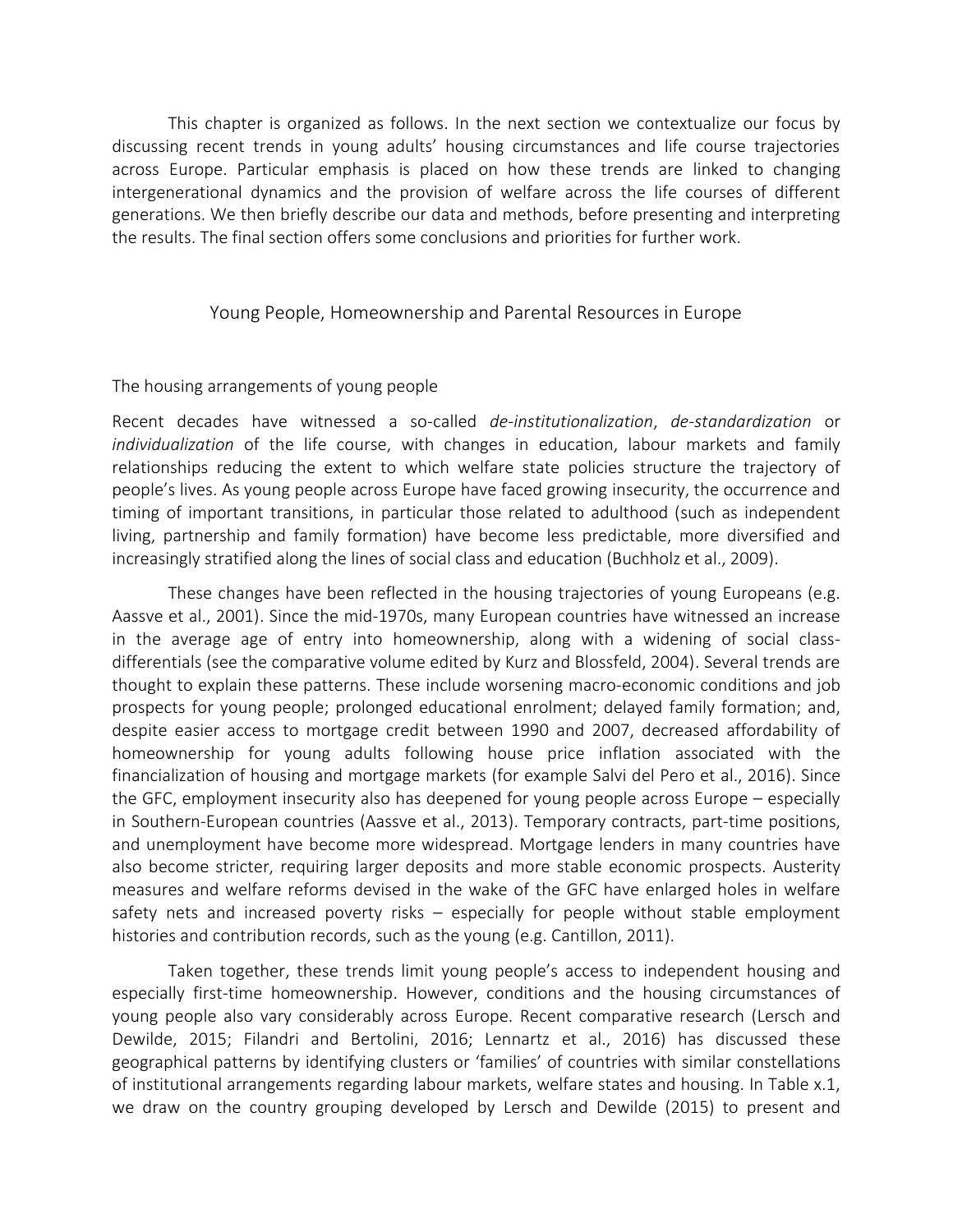discuss some key patterns. Within each cluster countries are sorted based on the extent of housing market financialization, approximated by the amount of Residential Mortgage Debt as a proportion of GDP. National housing markets became 'financialized' when deregulated mortgage securitization in the 1980s integrated them into systems of global capital, in the process fuelling speculative housing bubbles in some countries and tying household finances more tightly to house price fluctuations. Housing market financialization is, however, a geographically uneven process which does not neatly align with commonly-identified families of countries derived from housing and welfare arrangements.

## [Table x.1 about here]

In Northern- and Western-European (NWE) countries mortgage markets are welldeveloped, resulting in a more marketized provision of homeownership. Within this cluster countries with unitary (Denmark, Netherlands, Sweden, France, $1$  Germany, Austria) and dual rental markets (Norway, UK, Ireland, Belgium, Finland) can be distinguished. In the former countries, attractive rental alternatives to homeownership exist due to regulation of private renting and competition between the social and private rental sectors. By contrast in dualist countries the homeownership sector dominates without attractive rental alternatives. Here, high homeownership results from sustained policy promotion, reflecting an ideological preference for owner-occupied housing allocated through the market. Rental markets are characterized by a strong divide between unregulated private markets and a small social housing sector, with the latter shielded from the market and targeted at low-income and less-advantaged households. In these countries most people will strive to enter homeownership, while only those who are able to obtain a mortgage will predominantly do so. While NWE-countries differ to some extent with regard to their (fairly high) level of welfare state decommodification (the extent to which one can maintain a livelihood outside the labour market through social transfers and services), the economic situation of young people after the economic crisis is still markedly better in NWEcountries than elsewhere in Europe (Buchholz et al., 2009; Madsen et al., 2013). Nevertheless, Lersch and Dewilde (2015) show that employment insecurity is particularly detrimental for young adults' access to homeownership in market-oriented housing systems, especially those with a dual rental market.

The first column of Table x.1 shows that housing market financialization is highest across a subgroup of NWE-countries with both dual and unitary rental markets (Norway, UK, Denmark, the Netherlands, Sweden, and Ireland).<sup>2</sup> Importantly, in all these countries expect Sweden, the homeownership rate of young independent households (reference person aged 18-34) declined between 2005 and 2013, most dramatically in the UK, Ireland and Denmark. Compared to the other families of countries, fewer (less than 25%, except for Austria) young people aged 25-34 co-reside with parents, and outright homeownership is rare. In unitary rental market countries

 $\overline{a}$ 

 $1$  Note that France could also be classified as having a dual rental market. France however has a large social housing sector and fairly strict rental regulations.

<sup>&</sup>lt;sup>2</sup> In Ireland, the Residential Mortgage Debt to GDP ratio was 88 percent in 2009.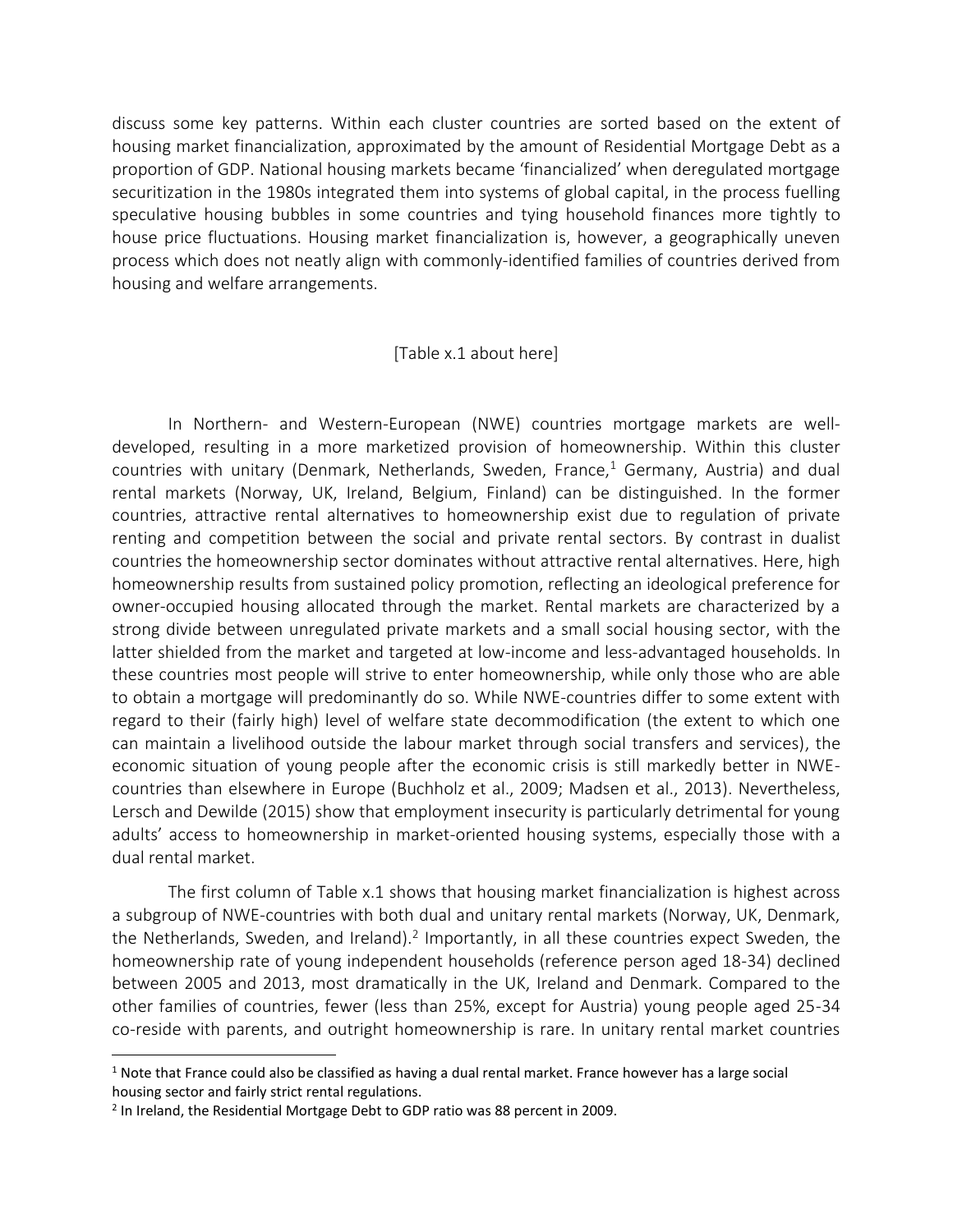renting is typically more common, though less so in the Netherlands (36.8 percent). In NWE-dual rental market countries renting is less common, but more so in the UK (48.5 percent) and Ireland (43.7 percent).

In Southern-European (SE) countries (defined to include Cyprus, Malta and Slovenia), mortgage markets were weakly developed until the 1990s. Here, the driving force behind increasing homeownership rates after 1960 was more the absence of government support for housing rather than active tenure policies. As mortgage markets were poorly developed, gaps in housing provision were solved within extended families by older generations providing housing support to younger adults in return for assistance in old age (Chiuri and Jappelli, 2003; Allen et al., 2004). 'Informal' cheap routes to self-provisioned homeownership were sustained by weak land use and building standard regulations until the 1980s (Poggio, 2013; Cabré Pla and Módenes Cabrerizo, 2004). Although mortgage credit has become more accessible recently, strong house price inflation combined with relatively strict maximum loan-to-value ratios necessitates the use of savings. Due to a lack of rental housing there are few alternatives to homeownership. Labour markets are highly regulated with a strong insider-outsider divide and marginalization of young people in precarious labour market positions has resulted in postponed family formation (Buchholz et al., 2009). As intergenerational housing support is often synchronized with family formation (Cabré Pla and Módenes Cabrerizo, 2004; Poggio, 2013), this postponement can delay homeownership transitions. Table x.1 shows that compared with the NWE-countries, far more young individuals co-reside with parents in SE-countries, ranging from 37.3 percent in Cyprus to 55.4 percent in Greece. Except for Greece and Slovenia, mortgaged homeownership is – in 2013 – more common than outright homeownership. Homeownership rates of independent young households (aged 18-34) also declined strongly in all SE-countries except Malta between 2005 and 2013.

In post-socialist Eastern Europe, the transition from planned to free-market economies brought extensive privatization of housing as well as the restitution of property to precommunist owners. As the mortgage market did not develop at the same pace and the state retreated from housing provision, the family stepped in (Stephens et al., 2015). An acute housing shortage prevents young people from establishing independent households and entering homeownership across Central and Eastern Europe (CEE) (Mandic, 2011). Dwellings are often in a poor condition and shared by several generations. As in the SE-countries, strong employment insecurities have had dramatic effects on family formation. The limited development of housing finance systems following the privatization of state-provided housing – combined with the patchy evolution of welfare services and weakly regulated labour markets (especially in the Baltic states) – have resulted in the redistribution of housing units within extended families, with property rights often dispersed across a wide kinship network (Zavisca, 2012; Zavisca and Gerber, 2017). In Table 1, we see that young adults' co-residence with parents is highest in the CEE-countries, but comparatively lower in the Baltic states. This can be explained by the dramatic population decline in the latter countries 'freeing' up housing resources (Soaita and Dewilde, 2017). In CEE and the Baltic countries few young people rent, apart from in the Czech Republic. Outright homeownership is generally more common than mortgaged homeownership. In 'financialized' Estonia the homeownership rate for independent young households declined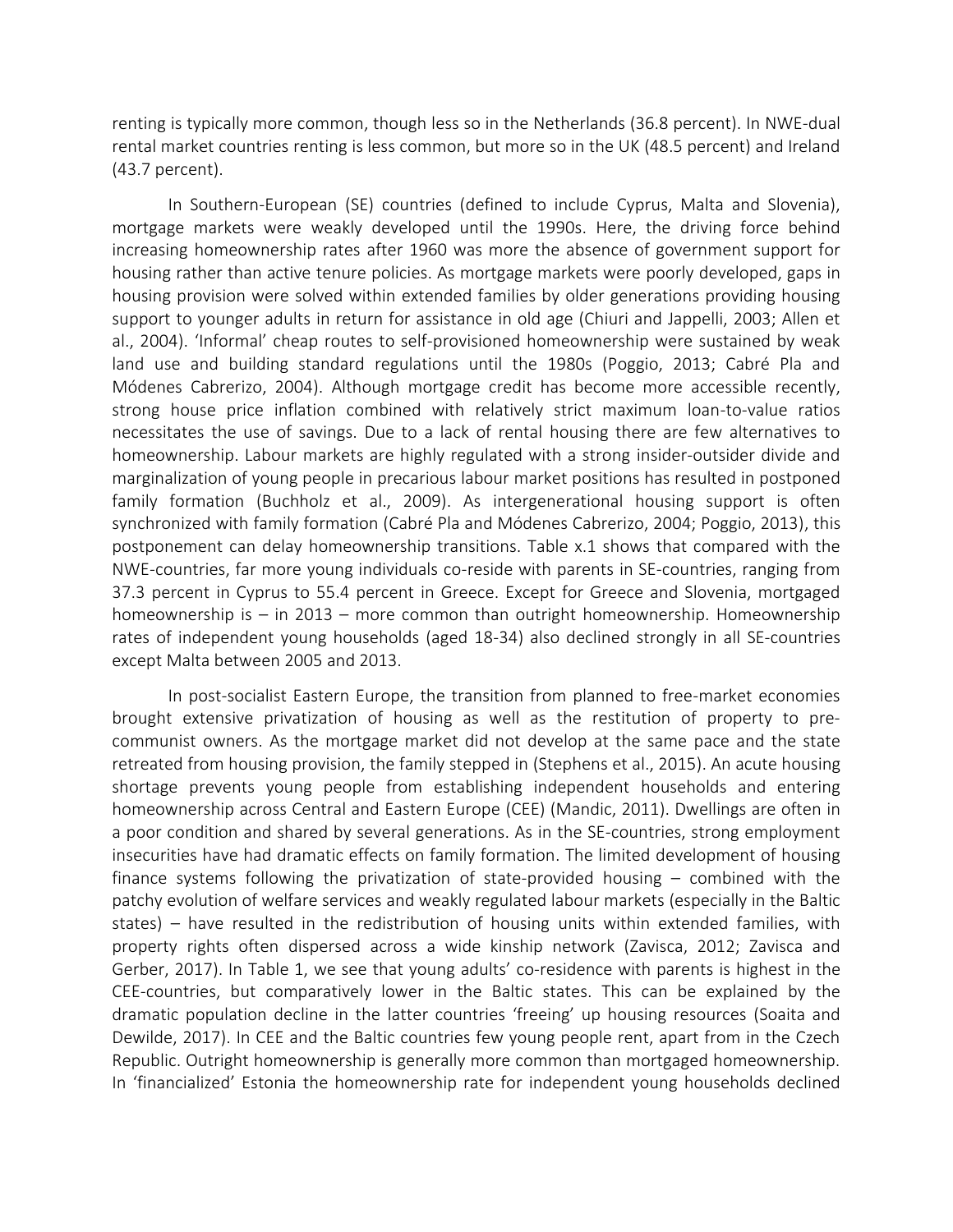sharply following the GFC. In other countries the declines were more modest or the trend is even positive (for example Lithuania, Poland).

From this discussion we conclude that housing arrangements of young Europeans vary greatly across institutional contexts. Nevertheless, in many countries homeownership rates in young adulthood have declined following the GFC. This pattern is especially pronounced in financialized housing systems and in SE-countries, in particular those characterized by a deepening of mortgage markets since the 1990's (Cyprus, Portugal, Spain).

#### Young people, housing and intergenerational dynamics

The changing housing circumstances of young Europeans are thought to have had a range of consequences for intergenerational equity and vertical family relations. By intergenerational equity we mean ideas of fairness and justice regarding the distribution of welfare – loosely defined in terms of general well-being and the ability to realize one's capabilities – and welfare provision by states, markets and families across the life courses of generations born at different points in time. Across Europe, intergenerational equity is currently under pressure from the fiscal challenges associated with demographic ageing. These difficulties are compounded by the fact that younger cohorts are finding it increasingly difficult to accumulate resources as their life courses unfold in a less favourable context than that experienced by previous generations (McKee, 2012).

The contours of these generational fractures and the ways in which they are tied to housing systems vary across Europe. In Southern-Europe, poor job prospects and employment insecurity in the context of weak welfare safety nets are key reasons why contemporary young people delay leaving home and entering homeownership, instead relying heavily on family housing support (Mandic, 2008). This generational fracture is likely to have intensified since the GFC. By contrast in post-socialist countries, issues of generational equity revolve more around the way older generations have disproportionately benefited from the mass-privatization of formerly state owned housing. Because houses are often not perceived as tradable assets and are instead passed down the generations, young people have to bide their time until they can acquire housing resources. Intergenerational support for independent living is therefore perceived by children as an entitlement, accepted with gratitude but with little sense of indebtedness (Druta and Ronald, 2016a).

In the more deeply financialized countries of North-Western Europe, the increasingly unequal intergenerational distribution of housing wealth and its impact on housing affordability and access to homeownership has become the subject of particular controversy (Schwartz and Seabrooke, 2008). This is especially true in Britain, where public debates have suggested that the changing housing opportunities and constraints that different birth cohorts have faced over time have fuelled a contemporary 'clash of the generations' (Intergenerational Foundation, 2011). In this view, the Baby Boom cohorts born in the post-war years have, as a group, accumulated unprecedented wealth and advantages over the life course as they have enjoyed favourable labour market conditions, generous pension provision and early access to homeownership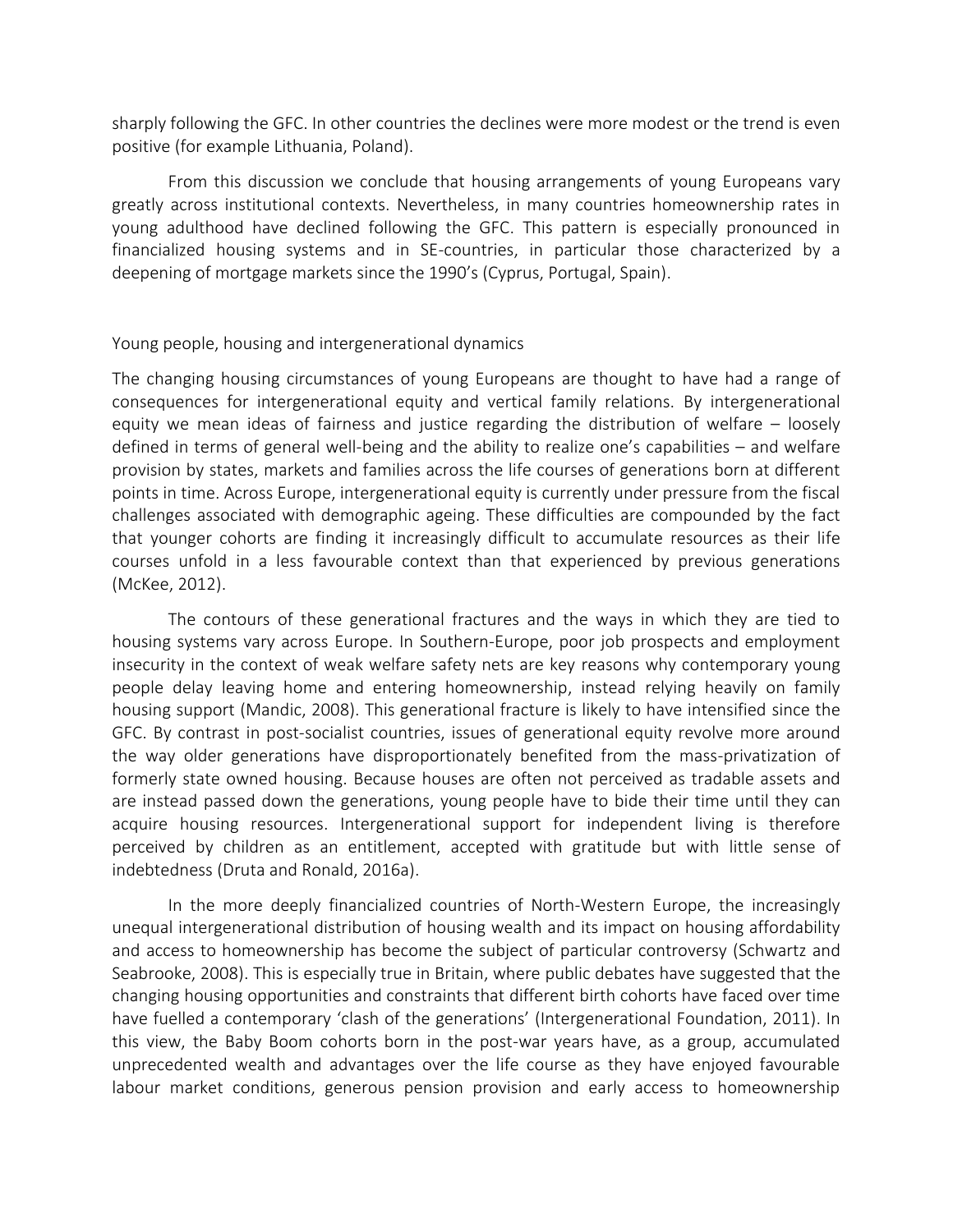followed by house price inflation (Willetts, 2010). By contrast more recent cohorts have had to contend with weaker income growth, reduced welfare assistance, greater job insecurity and increased barriers to homeownership (McKee, 2012). Pro-active property-based welfare switching strategies of older cohorts who are eager to secure income and welfare in later life through acquiring additional property to let out ('Buy-to-Let') may have further compromised access to homeownership for younger people (Ronald et al., 2015).

The impact of these macro-level patterns on the housing careers of young people depends heavily on the dynamics of micro-level intergenerational resource transfers, support exchanges and solidarity within families. In general, the heightened restrictions and constraints that contemporary young Europeans are confronting are thought to be deepening intergenerational dependencies by making their housing and especially homeownership transitions more reliant on family resources and support (Ronald and Elsinga, 2011; McKee, 2012; Forrest, 2013). British research shows that this support can take many forms, (Heath and Calvert, 2013; Druta and Ronald, 2016b), from 'earmarked' financial gifts or loans for deposits and the co-signing of mortgages to smaller financial and in-kind contributions aimed at offsetting general living expenses. Practical help with renovation projects, overdraft and credit-card 'bail outs' and living in housing owned by relatives are also important intergenerational support mechanisms (Heath and Calvert, 2013). Moreover, extended and subsidised co-residence in the parental home can be an important conduit to save up for a mortgage deposit and thus speed up homeownership transitions (Hubers et al., 2016). Lux et al. (2016) (for the Czech Republic) and Druta and Ronald (2016b) (for the UK) show that larger intergenerational housing transfers are often conditional on the homeownership entry of adult children, as this is considered a 'responsible' form of consumption. This practice could have adverse implications for social mobility and for the intergenerational transmission of inequality as richer parents with more resources are better placed to support their children into homeownership (McKee, 2012).

Whether parents step in to help their children become owner-occupiers as access to homeownership becomes more constrained has been the subject of intense public debates in the UK and other mature homeowning societies. In Britain, commercial data and surveys have suggested that the proportion of young homebuyers who are drawing on family resources has increased in recent years (Jessop and Humphrey, 2014; Tatch, 2007; Legal & General, 2016). This may be part of a European trend as comparative work by Mulder et al. (2015) found that – for older cohorts – intergenerational transmissions of homeownership are stronger in contexts where homeownership is less affordable.

However, as yet there is relatively little representative evidence about how the impact of parental factors on homeownership transitions may have changed for young adults in recent times. Existing research largely documents broad intergenerational associations in housing position across cohorts (Coulter, 2016), or instead has used longitudinal data gathered before the GFC (Andrew, 2004; Andrew, 2012; Ermisch and Halpin, 2004). Moreover, qualitative studies frequently focus predominantly on those disproportionately middle-class young people who have entered homeownership. In consequence, the rest of this chapter integrates data from two representative UK panel surveys to test whether parental background has become an increasingly important factor in young adults' homeownership transitions since the 1990s.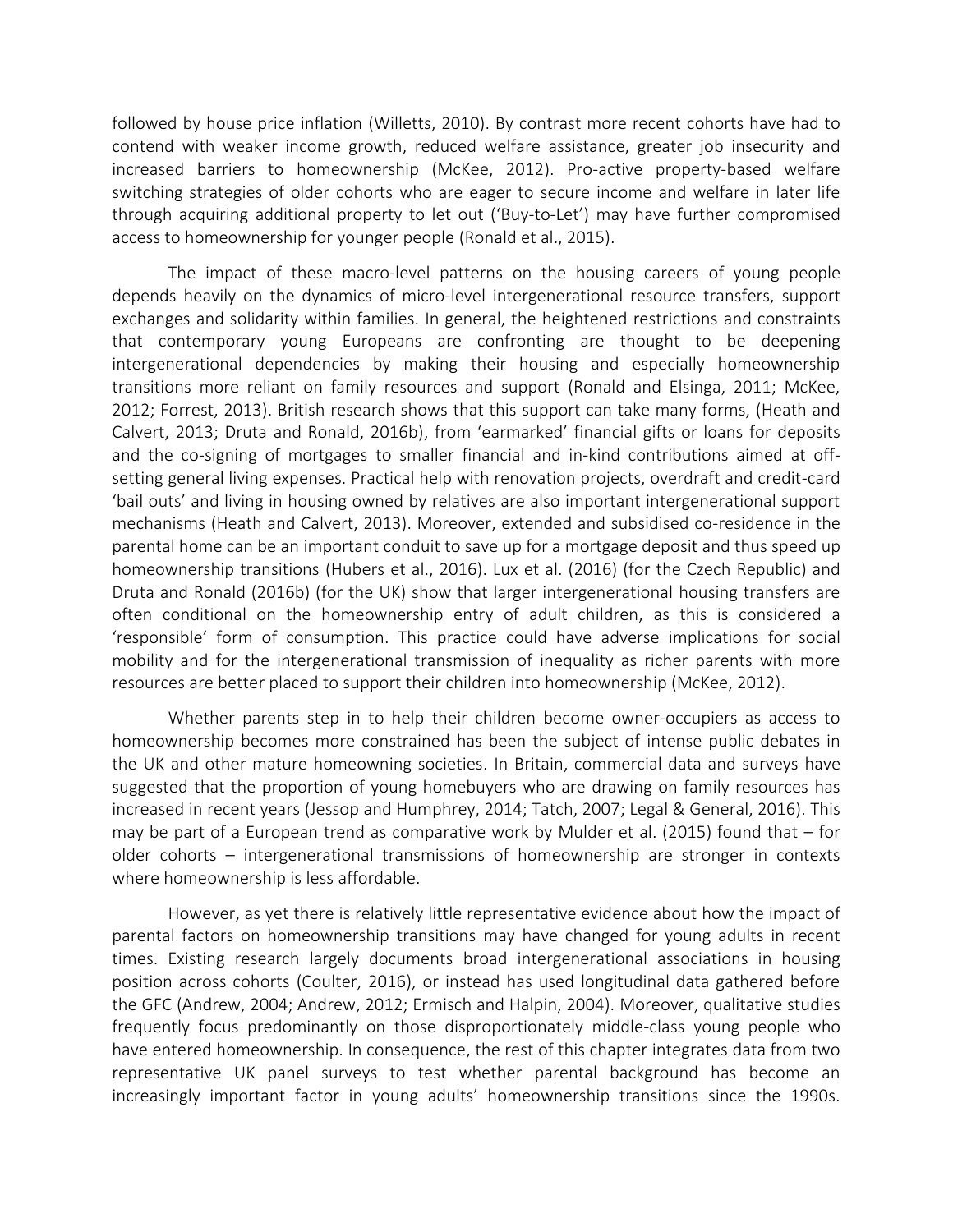Although this issue is being debated in many European countries in the aftermath of the GFC, the UK's unusually rich and long-running longitudinal survey resources offer one of the best opportunities to empirically examine how the role that parents play in young adults' housing careers may have changed over recent decades.

# Young People, Homeownership and Parental Resources: The Case of the UK

# Data and sample

l

Data were drawn from the British Household Panel Survey (BHPS) and its successor, the UK Household Longitudinal Study (UKHLS). The BHPS began in 1991 when 10,300 individuals in 5,500 households completed wide-ranging interviews (Taylor et al., 2010). Participants were subsequently tracked and re-interviewed each year until 2008. UKHLS replaced BHPS in 2009 when interviews were conducted with a fresh representative sample of almost 51,000 individuals from over 30,000 households (Knies, 2016). Similar tracking procedures are used in UKHLS and former BHPS respondents were absorbed into the survey from 2010 (wave 2). In this study we only consider BHPS-cases and BHPS-participants tracked into UKHLS.<sup>3</sup> This maximizes panel length while reducing the possibility that differences in survey sample design, target population and response rates might influence results. It is important to note that the transition from BHPS to UKHLS means that the panel has an unavoidable gap in 2009 (wave 1 of UKHLS).

The sample consists of cases provided by all sample members aged  $16-29<sup>4</sup>$  who were initially interviewed while living with their parent(s). The latter condition was imposed so that parents can be tracked and their (changing) attributes attached to the records of young sample members. Sample members were then tracked over time until they first entered homeownership (defined as when the respondent and/or their partner owns their current dwelling and is not living with a parent), dropped out of the survey, or were censored by the end of the study period. After deleting cases with missing values the sample comprised 3,563 individuals providing 19,744 person-years of data (mean=5.5 waves/person).

A number of basic independent variables were then defined to control for the impacts that individual attributes and life course processes have on homeownership transitions. These include a female dummy, a categorical indicator capturing the number of children the respondent lives with and a dummy to indicate enrolment in full-time education. A lagged categorical indicator combining partnership status with information on labour force participation and job (in)security was created to capture family status and income security/stability. Income is measured as the lagged annual total real income of the respondent and their partner (divided by £1,000). Mean imputation by year was used to reduce the number of missing values for this

<sup>&</sup>lt;sup>3</sup> Northern Irish cases were dropped due to differences in sample design.

<sup>&</sup>lt;sup>4</sup> This age banding was chosen to ensure sufficient cases for the event history models. However, it is likely that the selected cases are not a random subset of young people, as those living at home in their late twenties may be a selective group (see Ermisch and Halpin, 2004). Unfortunately, rather little is known about the parental attributes of young people who are never observed in the family home and whose parents are therefore not sample members.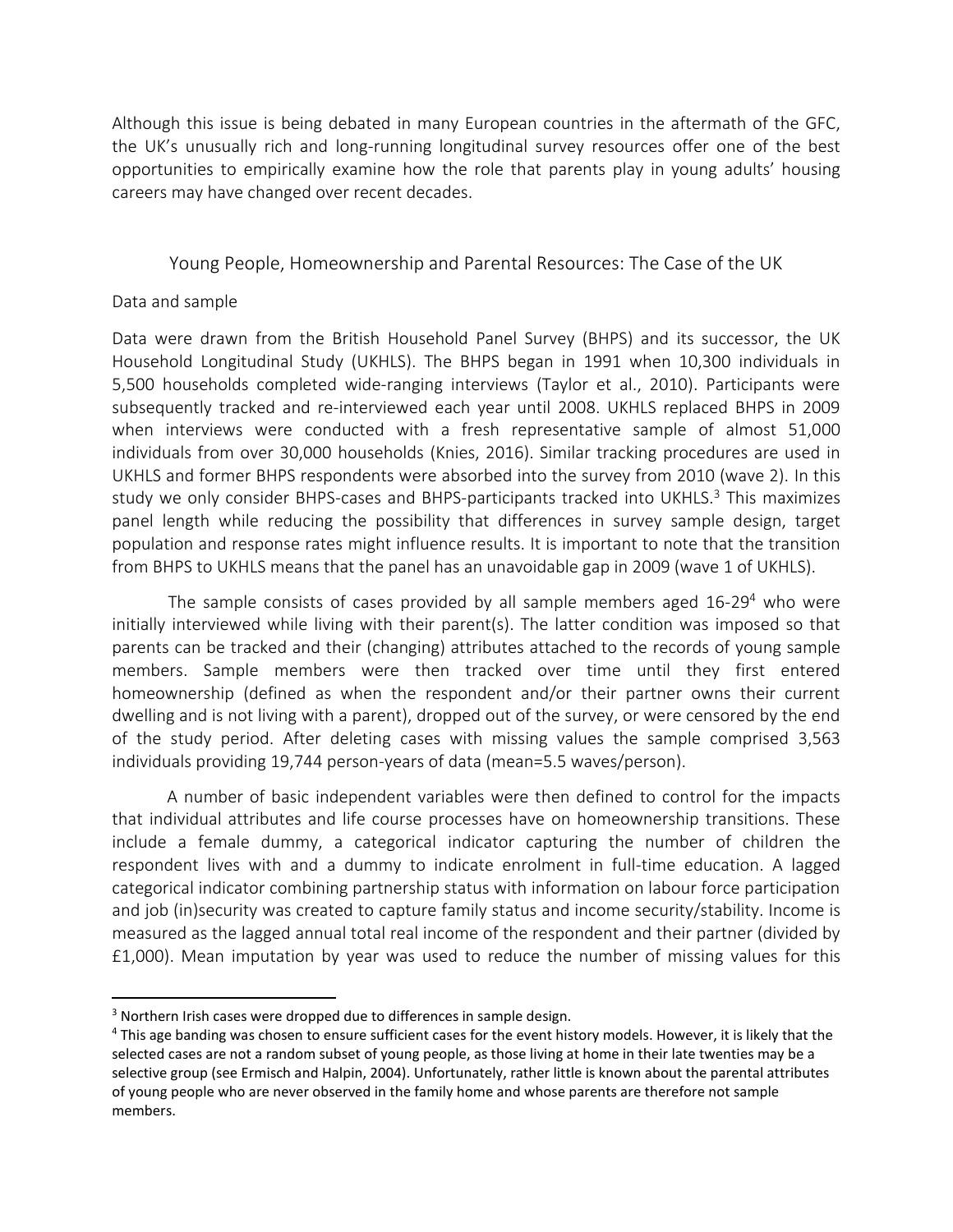variable. Finally, a lagged educational qualification dummy was defined to identify respondents with a higher degree.

To address our research question the panel was divided into four periods: 1991-1996, 1997-2002, 2003-2008 and 2010-2014. The breaks between these roughly correspond with changes in government (Conservative to Labour in 1997; Labour to Coalition in 2010) and macrocontextual trends (economic and housing market boom in the late 1990s-2000s; aftermath of the GFC from 2010 onwards). Three time-varying lagged variables proxying parental housing support (a co-residence dummy); intergenerational tenure socialization, housing wealth and tenure continuities (a dummy for parental homeownership); and parental socio-economic position (parental annual income) were then defined to test how parental factors influenced young adults' homeownership transitions throughout this timeframe. Since parental attributes were generally fairly stable over time, missing values were dealt with by carrying forward information from the previous year where necessary.

## Homeownership transitions in the UK, 1991-2014

 $\overline{a}$ 

Table x.2 presents descriptive statistics for the panel during each of the four time periods. The first column for each period reports descriptive statistics for all selected observations, while the second column reports information for the respondents who entered homeownership. Across the whole sample, the risk of entering homeownership rose from 4.5 percent in 1991-1996 to 6.2 percent in 1997-2002, before falling back to 5.0 percent in 2003-2008 and then 2.9 percent in 2010-2014. Although the small number of events and the transition from BHPS to UKHLS means that these raw rates should be treated cautiously, the general pattern of declining entry into homeownership since 2003 is highly consistent with cross-sectional trend data (Redfern Review, 2016: 21).

# [Table x.2 about here]

Broadly speaking the patterns in Table x.2 are as expected. Women are over-represented amongst new homeowners (that is entrants into homeownership), probably because they tend to form partnerships with slightly older men. In the earlier periods (1991-2008) new homeowners are disproportionately likely to have children, but this pattern disappears in 2010- 2014. Very few new homeowners are in full-time education and new owners also have greater rates of partnership and secure employment than the full sample.<sup>5</sup> Moreover, entrants into homeownership tend to be older, are much more likely to have a higher degree, and on average have roughly twice the annual income of the full sample (the latter is probably partly due to partnership patterns). With respect to the parental variables, in all periods new homeowners are

<sup>&</sup>lt;sup>5</sup> Note that some cells for the student and employment variables contain few observations. The unusually low proportion of partnered individuals in 1991-1996 is probably due to the sample extraction procedure (young people are initially selected in the parental home when few have a co-resident partner).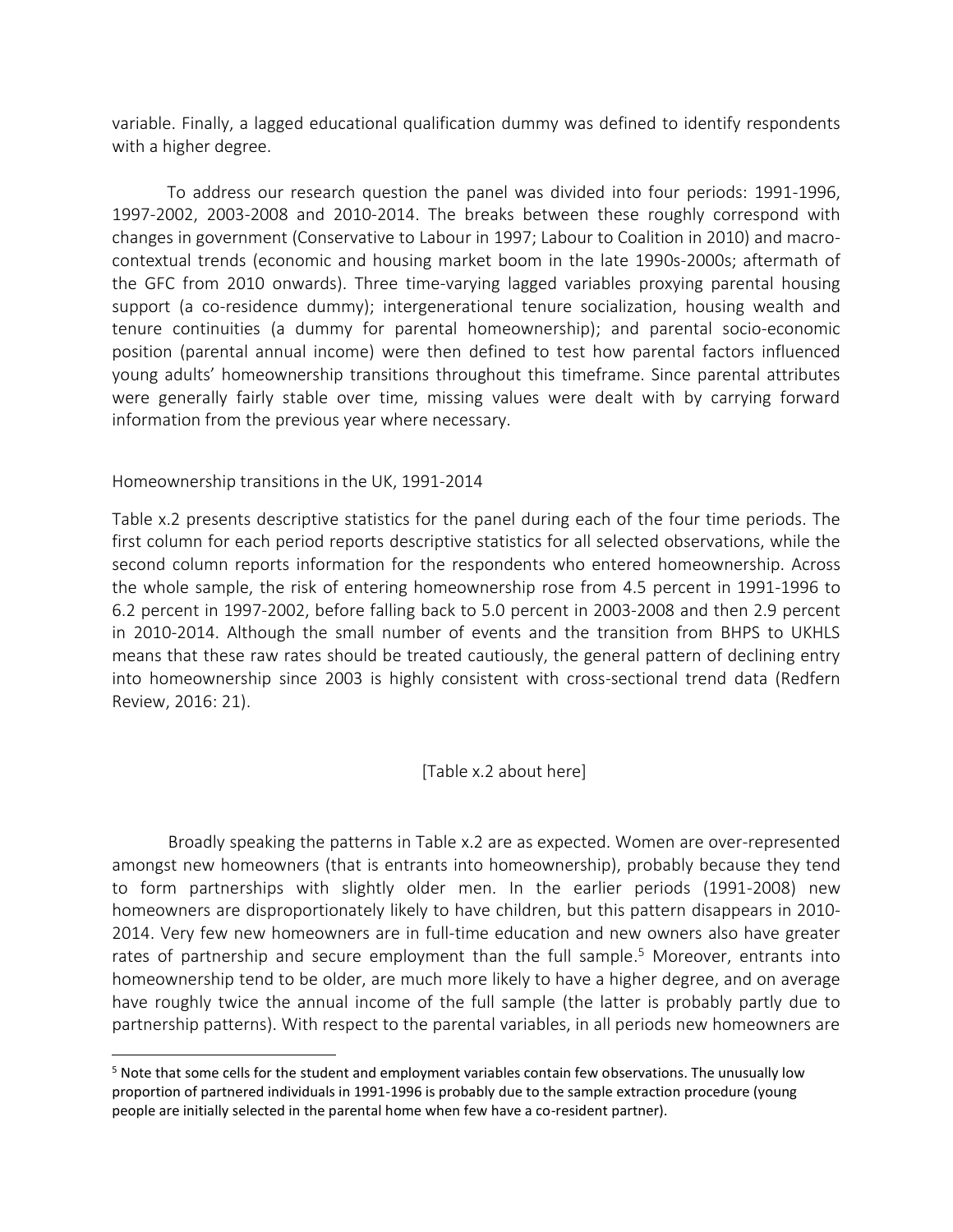disproportionately likely to be living apart from their parents. Parental income has no consistent links with homeownership transitions, while new homeowners are disproportionately likely to have homeowning parents.

Table x.3 extends the descriptive results shown in Table x.2 by presenting a series of discrete-time logistic regression models of homeownership transitions. The number of elapsed years since the respondent was aged 16 serves as the process indicator. In addition to the life course controls, Model 1 includes period dummies and three lagged parental indicators. These variables act as proxies for familial housing support (the parental co-residence dummy), parental housing resources and tenure socialization (the parental homeownership dummy) and parental socio-economic status and command of transferable resources (parental income). We do not include parental education as further tests found that this had no significant effects independent from parental socio-economic status. For consistency with the control variables and to avoid multicollinearity, we also do not include measures of parental occupational class (c.f. Ermisch and Halpin, 2004). In Table x.3 the results from Model 1 are displayed in the first column as odds ratios (ORs). The latter columns (Models 2 to 4) contain the estimates obtained after refitting Model 1 with interactions between the period dummies and each parental variable in turn. Models 2-4 thus test whether the impact of parental attributes on young adults' homeownership transitions has changed over time.

#### [Table x.3 about here]

The control variable effects in Model 1 are as expected from previous studies (Andrew, 2012). Age increases the risk of entering homeownership, probably because people tend to accumulate resources over time. High transaction costs may also become a less relevant reason to eschew homeownership with increasing age as people's life courses often 'settle down' over time and they become less likely to anticipate relocating. The odds of becoming a homeowner are higher for women, people who are not in full-time education and people with smaller families. Larger family size may be associated with reduced odds of homeownership because childrearing costs limit saving power and disposable income. Families with dependent children may also receive greater priority in social housing allocations.

Model 1 reaffirms that access to resources, earnings potential and labour market security are important for homeownership transitions. Having a higher degree increases the probability of entering homeownership, while higher incomes are also associated with transitioning into owner-occupation. Compared with securely employed singles, insecurely employed singles and singles who are not working are considerably less likely to become homeowners. By contrast, people in dual-earner couples where both partners are securely employed have the highest likelihood of entering homeownership. Overall, these results indicate that macro-level changes in life-course trajectories – such as delayed partnership formation, increased youth unemployment, the growth of insecure work, weak income growth and prolonged educational enrolment – are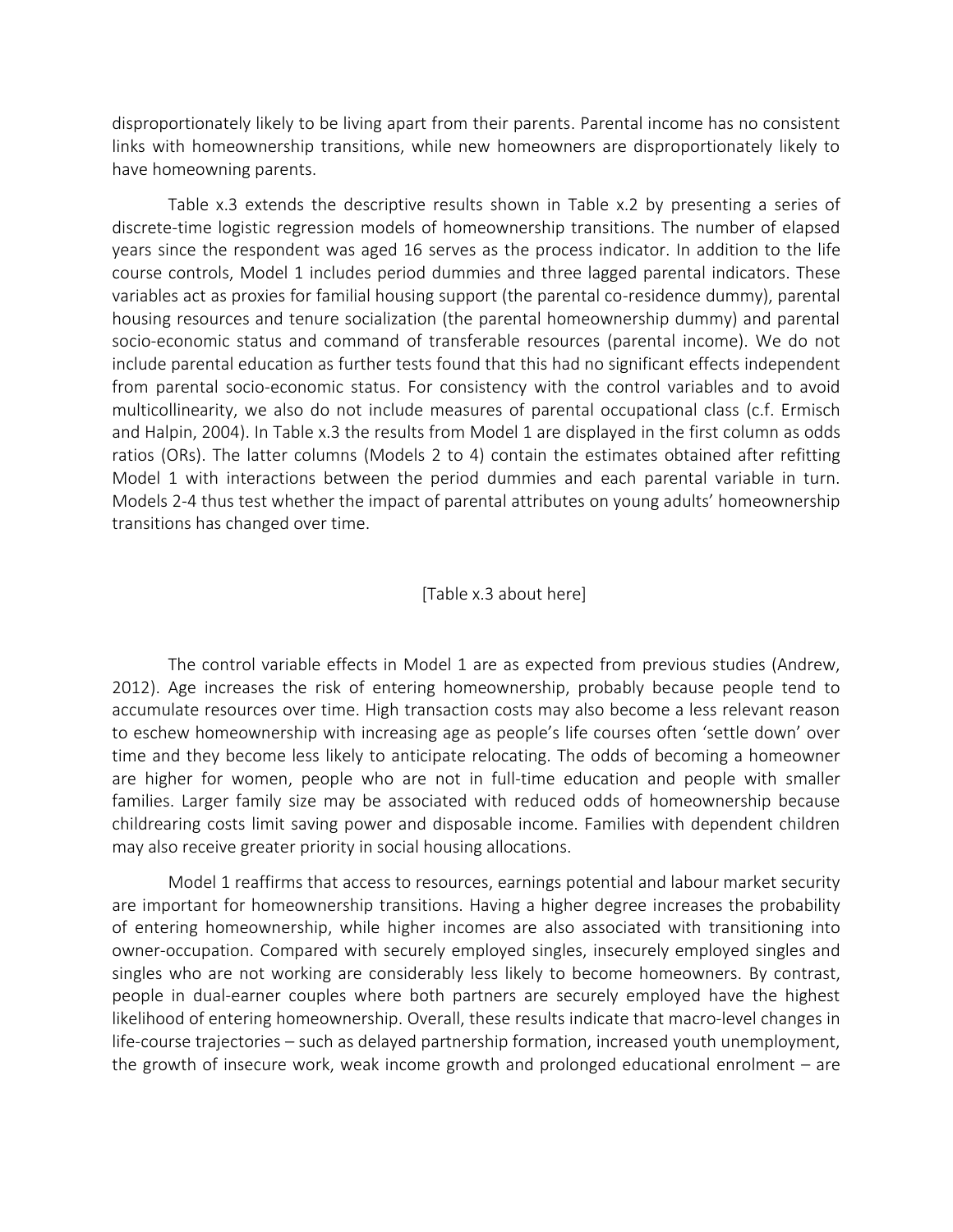an important reason why young people in many European countries have become less likely to enter homeownership in recent years.

The period dummies in Model 1 indicate that the probability of entering homeownership fell significantly from 2003 and especially after 2010 as compared with the early 1990s. This pattern is consistent with the sharp post-2003 decline in young adults' homeownership identified by the recent Redfern Review (2016) and attributed to heightened credit constraints, house price inflation and the declining relative incomes of first-time buyers. Model 1 also shows that parents significantly influence the propensity for their offspring to become homeowners. Parental co-residence generally accelerates homeownership, perhaps because cheap accommodation in the family home boosts young people's ability to accumulate mortgage deposits. In line with well-documented patterns (Mulder et al., 2015), children are also more likely to enter homeownership if their parents were homeowners rather than tenants. This could be due to tenure socialization or unmeasured wealth transfers. Interestingly, parental income has no significant effects once control variables and other parental measures are included in Model 1. This may be because parents draw on their wealth holdings rather than their current income to assist children into homeownership. Crucially, Models 2 to 4 suggest that there has been little change over time in the effects of parental factors on young people's homeownership transitions. Although many interaction terms point in the anticipated direction, none approaches statistical significance. Comparing separate models fitted for each period (results not shown) yields very similar conclusions.

These results suggest two broad conclusions about recent trends in inter- and intragenerational inequalities in the UK's commodified and financialized housing system. First, the strong negative period effects indicate that families are unable and/or unwilling to step in to fully offset the dampening effect that contextual constraints have imposed on young people's homeownership transitions since the early 2000s and particularly following the GFC. This may exacerbate intergenerational inequalities in housing experiences as well as wealth holdings as the post-1980 contraction and residualization of the social housing sector means that young Britons who do not enter homeownership have to remain at home or rely on a weakly regulated private rental market. In financialized NWE-housing systems, the impacts that declining access to homeownership is having on young people's welfare are therefore likely to be strongly mediated by the structure and governance of rental sectors.

Second, we must be cautious about assuming that intensified intergenerational flows of support for homeownership are dramatically deepening housing inequality in young adulthood in a straightforward and easily measurable fashion. The strong impact of the control variables in Models 1-4 indicate that much of the stratifying impact of family background probably flows through persistent intergenerational continuities in human capital, income and occupation. The models also suggest that – *ceteris paribus –* heightened contextual constraints may have strongly reduced the absolute chances that young people from all backgrounds enter homeownership without substantially reshaping longstanding relative disparities in the housing careers of young people from different backgrounds (also see Coulter, 2016). On the one hand this could be because unmeasured access to family wealth poorly correlates with our parental measures, but has nevertheless become a critical factor in homeownership transitions and thus in social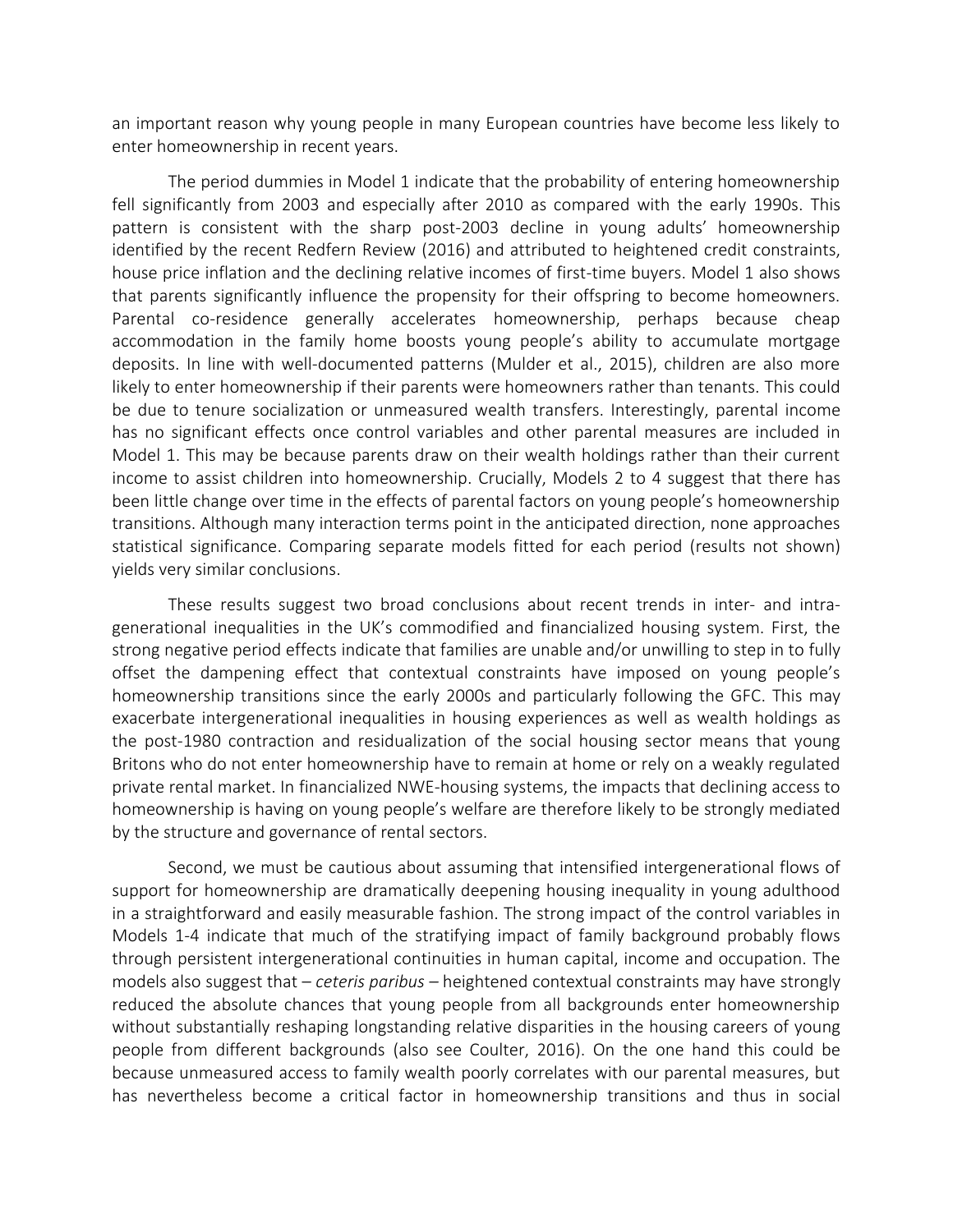inequality. The 'social meaning' of parental homeownership may also have changed during the study period as owner-occupation among older cohorts became less socially exclusive. On the other hand, the growing visibility of the 'Bank of Mum and Dad' in young people's homeownership transitions may signify more of a shift in the *pathway* than the *extent* to which children from more advantaged families disproportionately become homeowners. Put differently, while for children from advantaged backgrounds already available family support seems to have intensified, for children from more disadvantaged backgrounds more limited available family resources simply no longer suffice to help them into ownership, resulting in delayed access and extended stays in other housing arrangements. Testing these possibilities and advancing our understanding of housing inequalities across and within birth cohorts now requires much richer data on wealth holdings, intergenerational financial transfers and exchanges of other forms of housing support within families.

In the light of our descriptive statistics for all European countries and our findings for the UK, it seems that there is no simple, linear relationship between the difficulties experienced by the young to access independent housing, in particular homeownership, and the level of resources that parents are willing or able to provide. Patterns of giving and receiving between generations, or assumed processes of 'refamilialization', are likely more complicated and nuanced, in ways that are not well understood yet. This is all the more true in a European context, especially in Southern and Eastern Europe, where intergenerational family housing support may predominantly take place outside of formal markets through practices of extended co-residence or the redistribution of property rights within kinship groups.

# **Conclusions**

Changing housing trajectories in early adulthood could have important ramifications for intergenerational equity and the transmission of (dis)advantage between generations. In many European countries, increased difficulty accessing homeownership – especially since the GFC – means that contemporary young people have fewer housing options and more limited opportunities to access wealth than previous generations enjoyed at the same stage in their life course (Lennartz et al., 2016). This could have long-term implications for the distribution of resources across cohorts, as well as individuals' housing experiences and the viability of welfare systems.

Constrained access to homeownership in young adulthood may also be reshaping intergenerational relations, exchanges and family solidarity (Druta and Ronald, 2016b). In some countries in Southern and Eastern Europe, this probably predominantly takes the form of delayed exits from the parental home. By contrast in financialized North-Western European countries, concern centres more on whether young adults' access to independent homeownership is becoming increasingly contingent on family support (McKee, 2012). Such dependence could transmit (dis)advantage between generations and undermine governments' espoused commitment to social mobility. However, there is little empirical evidence about the extent to which intergenerational links influence young adults' homeownership transitions, or whether these patterns have changed since the GFC. In consequence, this chapter examined how parental factors influenced young adults' transitions into homeownership in Britain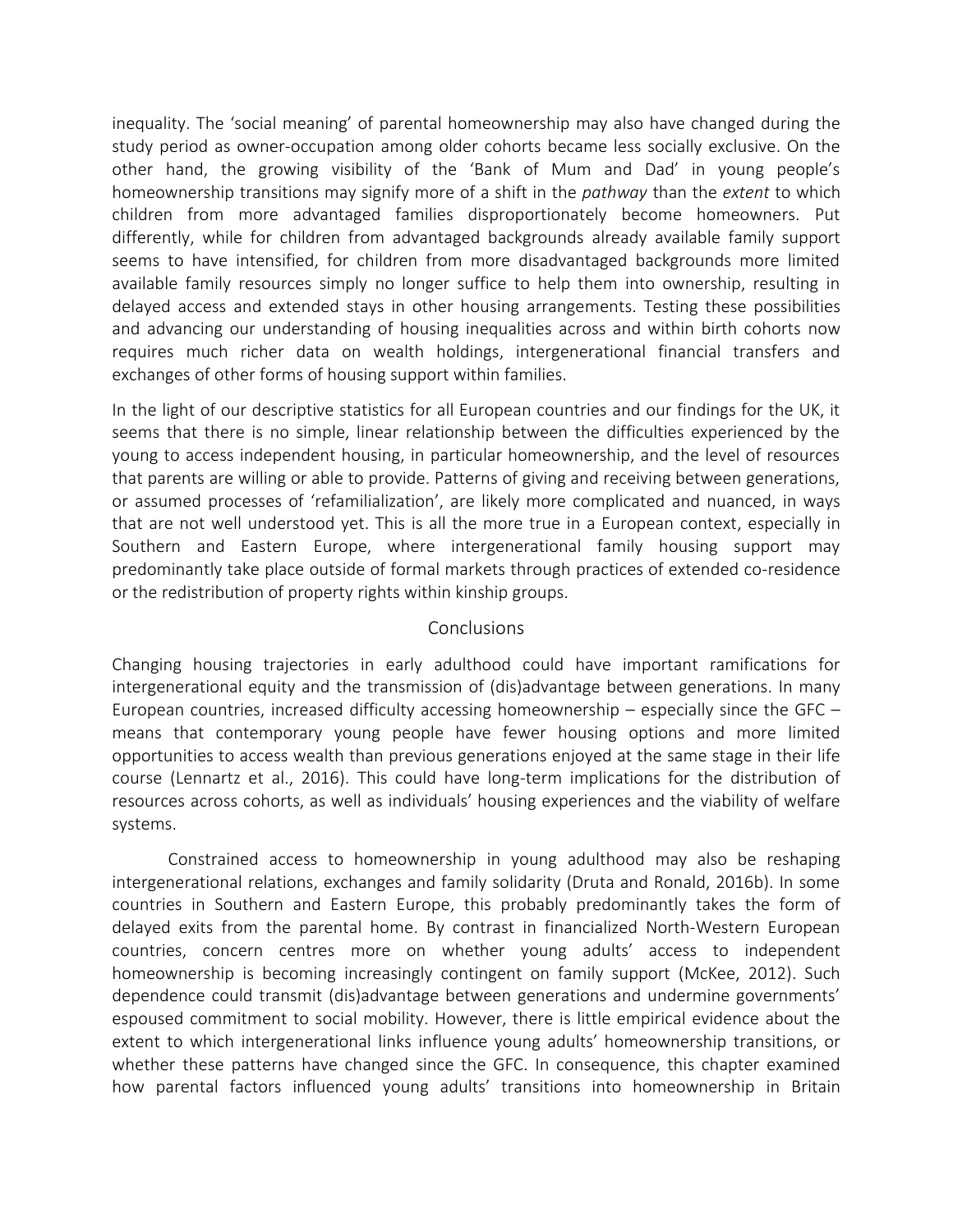between 1991 and 2014. The UK is a particularly interesting case because the dramatic recent decline in rates of young adult owner-occupancy conflicts with public policy and a strong homeownership ideology. Moreover, the British welfare system provides relatively weak support to young people and there are limited rental alternatives to homeownership.

Our findings reiterate that macro-contextual conditions have an important impact on young adults' homeownership transitions and thus housing trajectories. As expected, the results indicate that young Britons' risk of entering homeownership declined substantially from 2003 and especially from 2010 following the GFC. This indicates that families either will not or (more likely) cannot step in to help their children overcome heightened contextual housing market barriers. As declining access to homeownership has mainly been counterbalanced by a greater reliance on a weakly regulated and often expensive private rental market, this trend will likely deepen intergenerational inequalities in housing experiences as well as wealth holdings, depending on the extent to which a 'catch-up' effect might occur in years to come.

The results also indicate that parental factors influence young people's homeownership transitions in ways which transmit (dis)advantage between generations. Throughout the study period, *ceteris paribus* the risk of entering homeownership was enhanced if young people's parent(s) owned their home or could provide housing support via co-residence. However, welldocumented intergenerational continuities in human capital attainments and socio-economic status mean that the cumulative impact of parents on young peoples' housing careers is probably much greater. Indeed, the strong effects that young adults' own life course trajectories have on their homeownership transitions suggests that housing policies to boost owneroccupation are unlikely to have much success at the population level if structural trends in family formation, educational participation, jobs and incomes are making homeownership less appealing and/or attainable. In the context of concerns about intergenerational fairness and justice, improving the alternative rental accommodation on offer to young people is likely to be a more efficient and more equitable use of scarce public resources.

Finally, the results do not indicate that observed parental factors became a stronger influence on young adults' homeownership transitions as access to owner-occupation became more constrained over the last twenty five years. Overall, the dominant trend is a decline in or a postponement of transitions into homeownership. This could be because the scale and impact of parental support for young adults' homeownership has been overstated in public debates, which are often dominated by those middle class and metropolitan social groups where such practices might be most evident. Alternatively, parental support may be more dependent on wealth or more evenly distributed across the social spectrum than it is often assumed. Testing these explanations and broadening the frame of analysis to other European countries will require richer data on wealth holdings, as well as better data on intergenerational transfers and flows of support. Furthermore, it is also possible that the 'Bank of Mum and Dad' is not really deepening the transmission of inequality between generations or opening up new housing divisions between young people. Instead, enhanced parental financial transfers to support young adults' homeownership could potentially be more a highly visible new pathway through which much longer standing intergenerational continuities in housing are now being perpetuated. Taken together, these findings for the UK – a context in which these issues has already engendered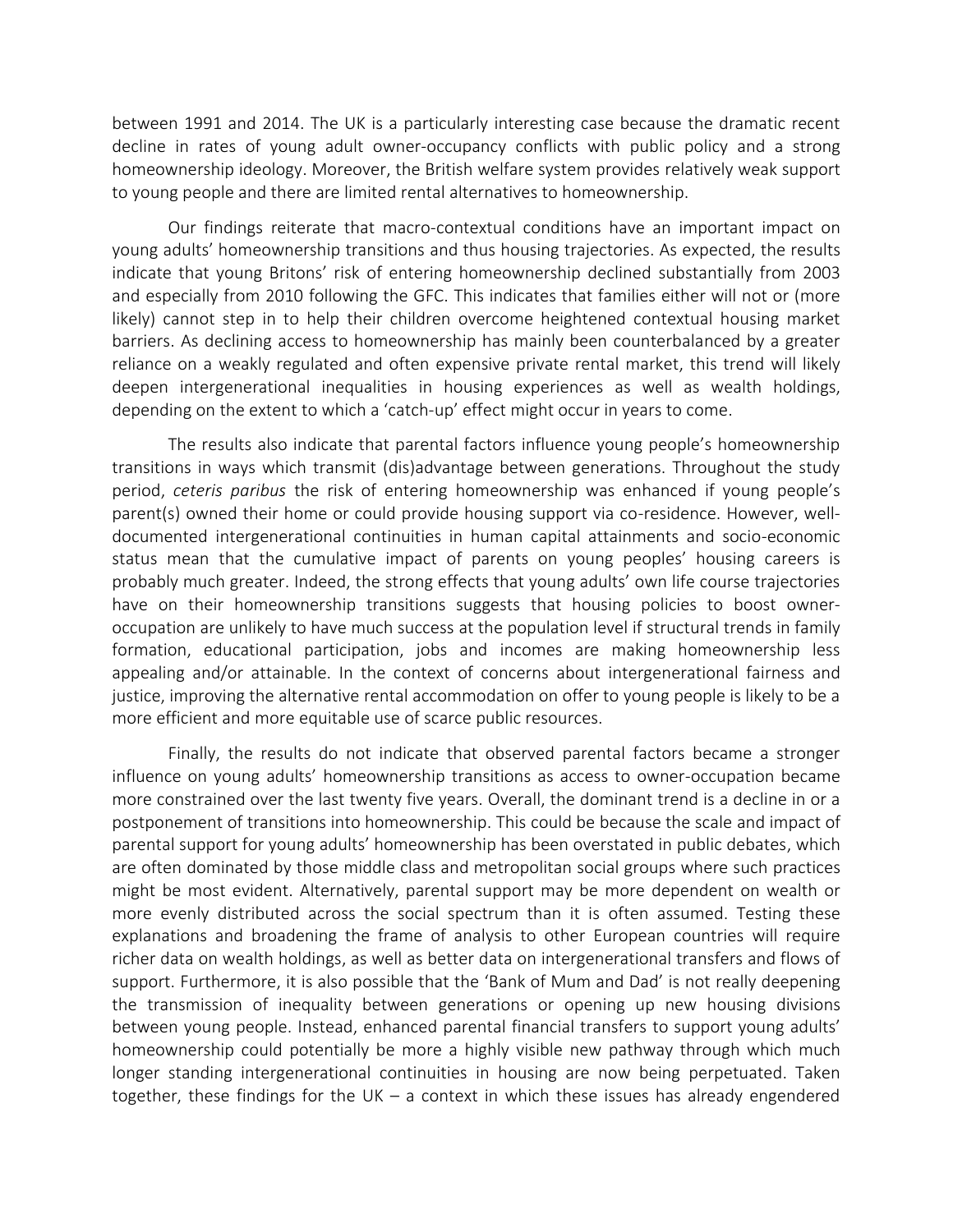much research and debate, indicate that more work is required if we are to understand the causes, consequences and connections between intergenerational inequalities, intergenerational linkages and young people's changing housing experiences. More comparative- qualitative research into the impacts of recent changes – whether they be an intensification of parental support for some and a 'failure' of parental support for others – on the 'social' and 'emotional' dimensions of the intergenerational contract would furthermore be welcome. This is all the more true in a European context, characterized by widely diverging institutional arrangements and patterns of generational solidarity.

# Acknowledgements

ECHP and EU-SILC data were provided by Tilburg University. The BHPS data were accessed through the UK Data Service. The data were originally collected by the ESRC Research Centre on Micro-Social Change at the University of Essex (now incorporated within the Institute for Social and Economic Research). UKHLS (Understanding Society) is an initiative funded by the Economic and Social Research Council and various Government Departments, with scientific leadership by the Institute for Social and Economic Research, University of Essex, and survey delivery by NatCen Social Research and Kantar Public. The research data are distributed by the UK Data Service. The authors bear sole responsibility for all analyses and interpretations presented in this chapter and all contributed equally (listed in alphabetical order by first name).

Caroline Dewilde's and Christa Hubers' contribution to this research was supported by the European Research Council (Grant Agreement No. 283615, www.tilburguniversity.edu/HOWCOME). Rory Coulter's contribution to this research was supported by an Economic and Social Research Council Future Research Leaders award [ES/L009498/1]. Additional financial support was provided by the Isaac Newton Trust.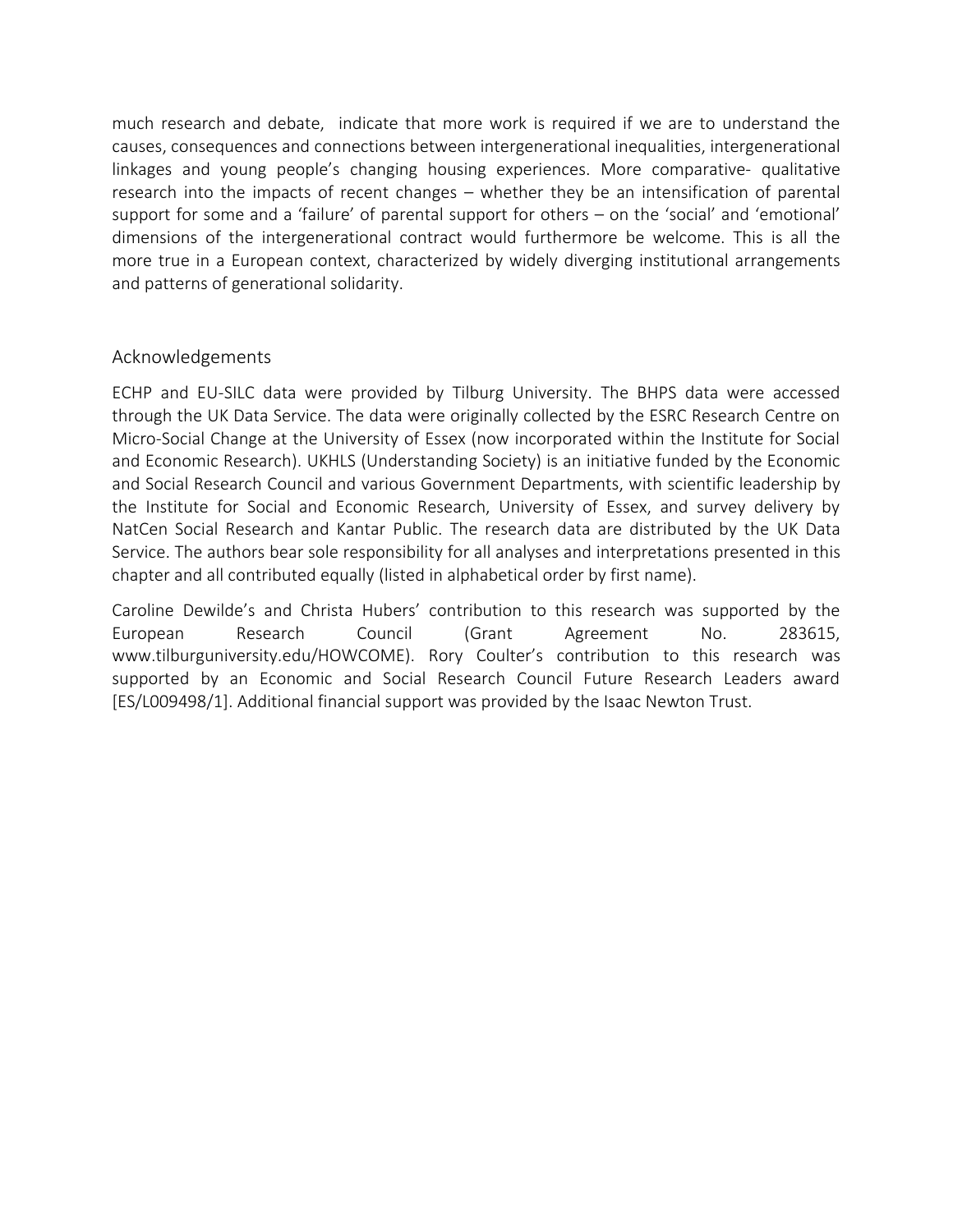## References

- Aassve, A., Billari, F. and Ongaro, F. (2001) The Impact of Income and Employment Status on Leaving Home: Evidence from the Italian ECHP Sample. *Labour* 15(3), 501-529.
- Aassve, A., Cottini, E. and Vitali, A. (2013) Youth Prospects in A Time of Economic Recession. *Demographic Research* 29(36), 949-962.
- Albertini, M. (2016) *Ageing and Family Solidarity in Europe. Patterns and Driving Factors of Intergenerational Support*. World Bank Group (Poverty and Equity Global Practice Group).
- Allen, J., Barlow, J., Leal, J., Maloutas, T. and Padovani, L. (2004) *Housing and Welfare in Southern Europe*. Oxford: Blackwell Publishing/RICS Foundation.
- Andrew, M. (2004) A Permanent Change in the Route to Owner Occupation? *Scottish Journal of Political Economy* 51(1), 24–48.
- Andrew, M. (2012) The Changing Route to Owner-occupation: The Impact of Borrowing Constraints on Young Adult Homeownership Transitions in Britain in the 1990s. *Urban Studies* 49(8), 1659–1678.
- Buchholz, S., Hofäcker, D., Mills, M., Blossfeld, H-P., Kurz, K. and Hofmeister, H. (2009) Life Courses in the Globalization Process: The Development of Social Inequalities in Modern Societies. *European Sociological Review* 25(1), 53-71.
- Cabré Pla, A. and Módenes Cabrerizo, J. (2004) Home Ownership and Social Inequality in Spain. In: Kurz, K. and Blossfeld, H-P. (eds) *Home Ownership and Social Inequality in Comparative Perspective.* Stanford: Stanford University Press, pp. 233-254.
- Cantillon, B. (2011) The Paradox of the Social Investement State: Growth, Employment and Poverty in the Lisbon Era. *Journal of European Social Policy* 21(5), 432-449.
- Chiuri, M.C. and Jappelli, T. (2003) Financial Market Imperfections and Homeownership: A Comparative Study. *European Economic Review* 47(5), 857-875.
- Coulter, R. (2016) Parental Background and Housing Outcomes in Young Adulthood. *Housing Studies* (Published online). DOI: 10.1080/02673037.2016.1208160.
- Dewilde, C. and Ronald, R. (eds) (2017) *Housing Wealth and Welfare*. Cheltenham: Edward Elgar.
- Druta, O. and Ronald, R. (2016a) *Intergenerational Support for Autonomous Living in a Post-Socialist Housing Market: Homes, Meanings and Practices*. Amsterdam: Centre for Urban Studies.
- Druta, O. and Ronald, R. (2016b) Young Adults' Pathways into Homeownership and The Negotiation of Intra-Family Support: A Home, The Ideal Gift. *Sociology* (Published online). DOI: 10.1177/0038038516629900.
- Ermisch, J. and Halpin, B. (2004) Home Ownership and Social Inequality in Britain. In: Kurz, K. and Blossfeld, H-P. (eds) *Home Ownership and Social Inequality in Comparative Perspective*. Stanford: Stanford University Press, pp. 255-280.
- Filandri, M. and Bertolini, S. (2016) Young People and Home Ownership in Europe. *International Journal of Housing Policy* (Published Online). DOI: 10.1080/14616718.2015.1130606.
- Forrest, R. (2013) Making Sense of the Housing Trajectories of Young People. In: Forrest, R. and Yip, N.M. (eds) *Young People and Housing. Transitions, Trajectories and Generational Fractures.* London: Routledge, pp. 1-15.
- Heath, S. and Calvert, E. (2013) Gifts, Loans and Intergenerational Support for Young Adults. *Sociology* 47(6), 1120-1135.
- Hubers, C., Dewilde, C. and de Graaf, P. (2016) *Parental Marital Dissolution and The Intergenerational Transmission of Homeownership,* Tilburg: Tilburg University.
- Intergenerational Foundation (2011) *Hoarding of Housing: The Intergenerational Crisis in the Housing Market*. Retrieved from [www.if.org.uk.](http://www.if.org.uk/)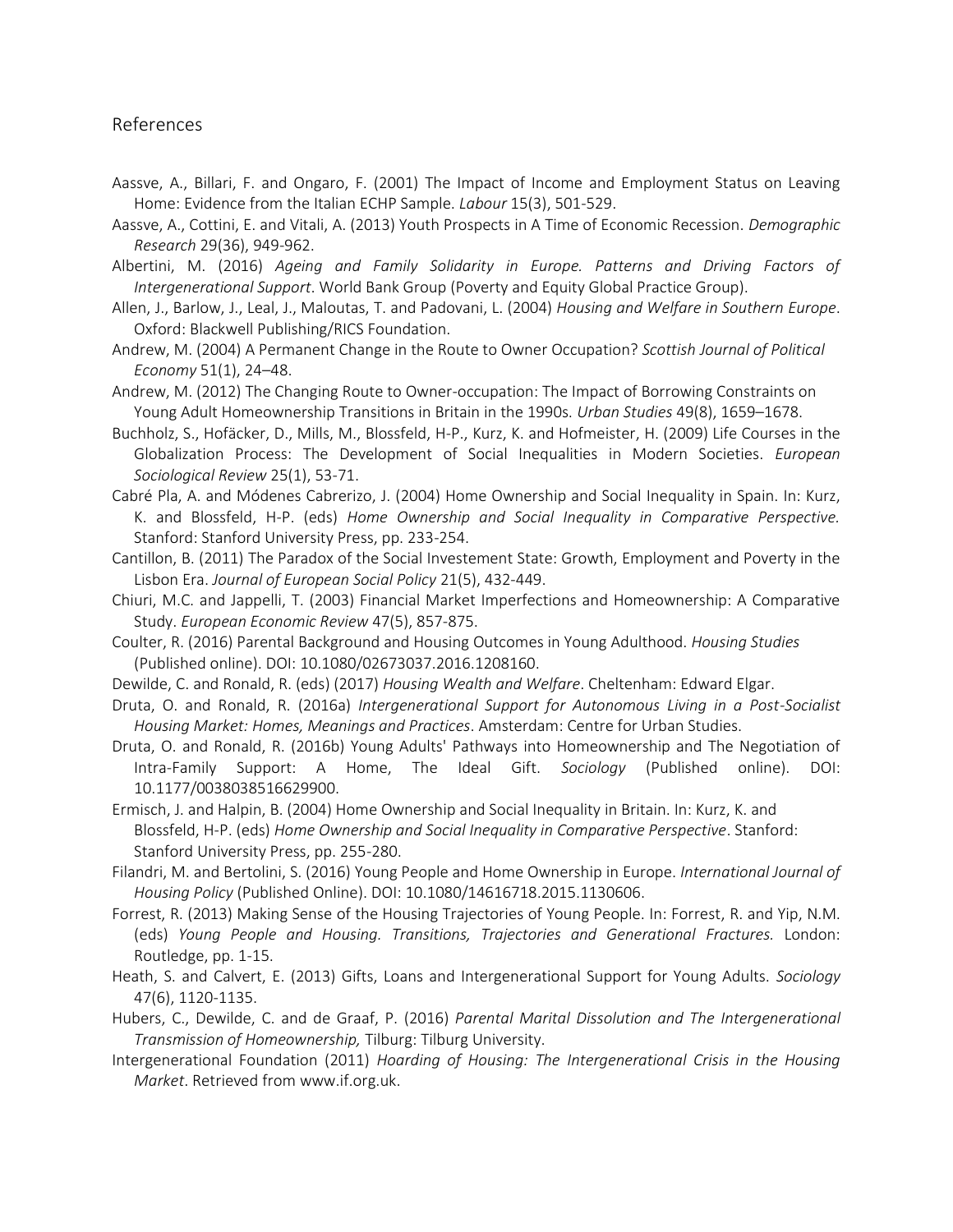- Jessop, C. and Humphrey, A. (2014) *Generation Rent: Perceptions of the First-time Buyer Market*. London: NatCen/Halifax.
- Knies, G. (ed.) (2016) *Understanding Society – UK Household Longitudinal Study: Waves 1-6, 2009-2015, User Guide*. Colchester: University of Essex.
- Kurz, K. and Blossfeld, H-P. (2004) *Home Ownership and Social Inequality in Comparative Perspective,*  Stanford: Stanford University Press.

Legal & General (2016) *The Bank of Mum and Dad.* London: Legal & General Assurance Society Limited.

- Lennartz, C. (2017) Housing Wealth and Welfare State Restructuring: Between Asset-Based Welfare and the Social Investment Strategy. In: Dewilde, C. and Ronald, R. (eds) *Housing Wealth and Welfare*. Cheltenham: Edward Elgar, pp. 108-131.
- Lennartz, C., Arundel, R. and Ronald, R. (2016) Younger Adults and Homeownership in Europe Through the Global Financial Crisis. *Population, Space and Place* 22(8), 823-835.
- Lersch, P.M. and Dewilde, C. (2015) Employment Insecurity and First-Time Homeownership: Evidence from Twenty-Two European Countries. *Environment and Planning A* 47(3), 607-624.
- Lowe, S., Searle, B.A. and Smith, S.J. (2011) From Housing Wealth to Mortgage Debt: The Emergence of Britain's Asset-Shaped Welfare State. *Social Policy and Society*, 11(1), 105-116.
- Lux, M., Samec, T., Bartos, V., Sunega, P., Palguta, J., Boumová, I. and Kázmér, L. (2016) Who Actually Decides? Parental Influence on the Housing Tenure Choice of Their Children. *Urban Studies* (Published Online). DOI: 10.1177/0042098016646665.

McKee, K. (2012) Young People, Homeownership and Future Welfare. *Housing Studies* 27(6), 853-862.

- Madsen, P.K., Molina, O., Møller, J. and Lozano, M. (2013) Labour Market Transitions of Young Workers in Nordic and Southern European Countries: The Role of Flexicurity. *Transfer* 19(3), 325-343.
- Malpass, P. (2008) Housing and the New Welfare State: Wobbly Pillar or Cornerstone? *Housing Studies*, 23(1), 1-19.
- Mandic, S. (2008) Home-Leaving and its Structural Determinants in Western and Eastern Europe: An Exploratory Study. *Housing Studies* 23(4), 615–637.
- Mandic, S. (2011) Home Ownership in Post-Socialist Countries. Between Macro Economy and Micro Structures of Welfare Provision. In: Ronald, R. and Elsinga, M. (eds) *Beyond Home Ownership. Housing, Welfare and Society.* London: Routledge, pp. 68-88.
- Mulder, C.H., Dewilde, C., van Duijn, M. and Smits, A. (2015) The association between parents' and adult children's homeownership: A comparative analysis. *European Journal of Population* 31(5), 495–527.
- Poggio, T. (2013) The First Steps into the Italian Housing System. Inequality between Generational Gaps and Family Intergenerational Transfers. In: Forrest, R. and Yip, N.M. (eds) *Young People and Housing. Transitions, Trajectories and Generational Fractures.* London: Routledge, pp. 42-63.
- Redfern Review (2016) *The Redfern Review into the Decline of Home Ownership*. Retrieved from http://www.redfernreview.org/
- Ronald, R. and Elsinga, M. (2011) Beyond Home Ownership. An Overview. In: Ronald, R. and Elsinga, M. (eds) *Beyond Home Ownership. Housing, Welfare and Society.* London: Routledge, pp. 1-27.
- Ronald, R., Kadi, J. and Lennartz, C. (2015) Homeownership-Based Welfare in Transition. *Critical Housing Analysis* 2(1), 52-64.
- Salvi del Pero, A., Adema, W., Ferraro, V. and Frey, V. (2016) *Policies to Promote Access to Good-Quality Affordable Housing in OECD Countries.* Paris: OECD.
- Schwartz, H. and Seabrooke, L. (2008) Varieties of Residential Capitalism in the International Political Economy: Old Welfare States and the New Politics of Housing. *Comparative European Politics* 6(3), 237-261.
- Sen, A. (1992) *Inequality Reexamined*, Oxford: Oxford University Press.
- Soaita, A.M. and Dewilde, C. (2017) A Cluster Analysis of Path-Dependent Changes in the Housing Systems of the 11 Post-Communist EU States*.* Tilburg: Tilburg University.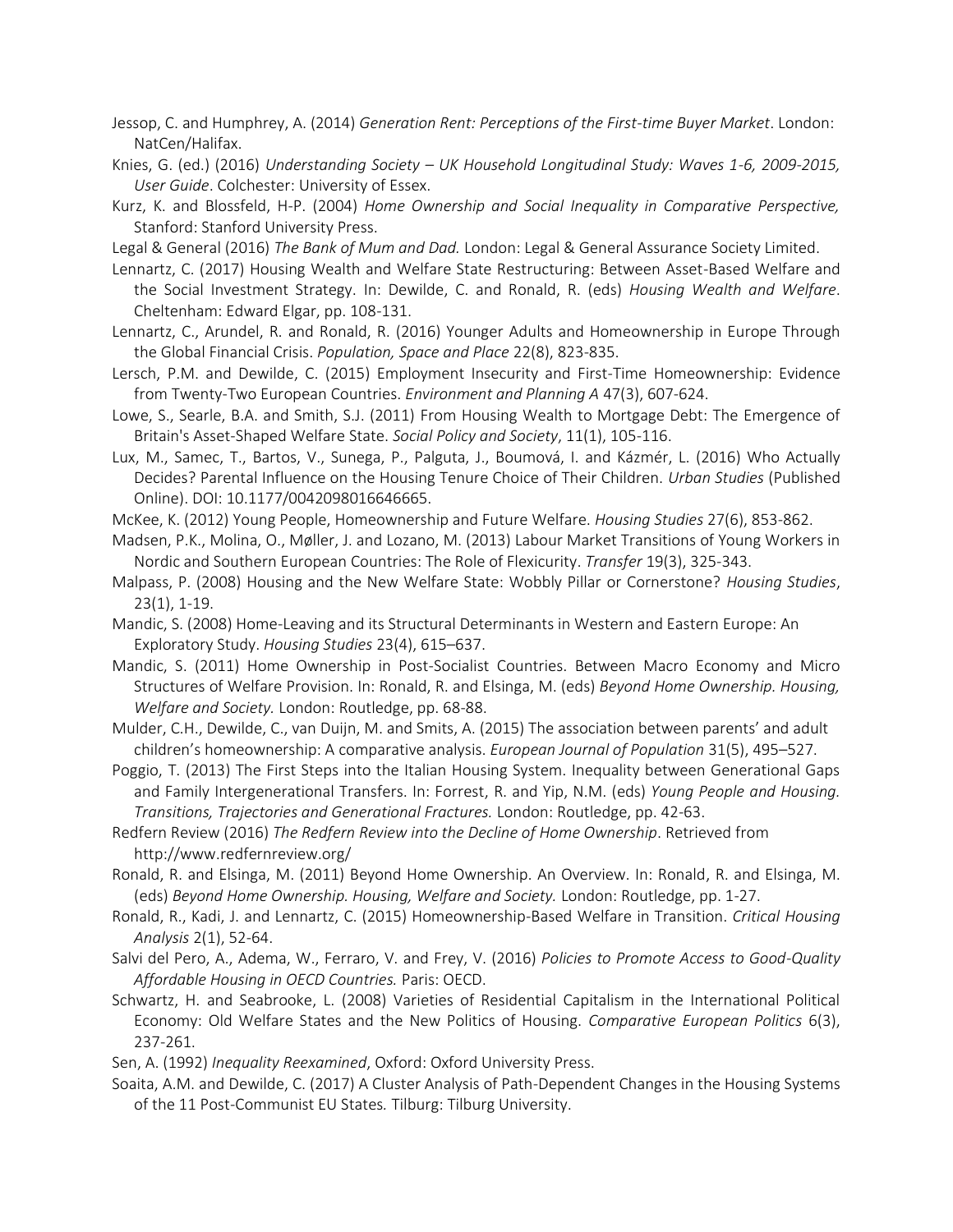Stephens, M., Lux, M. and Sunega, P. (2015) Post-Socialist Housing Systems in Europe: Housing Welfare Regimes by Default? *Housing Studies* 30(8), 1210-1234.

Tatch, J. (2007) Affordability - Are Parents Helping? *Housing Finance* 3, 1-11.

- Taylor, M.F. (ed), Brice, J., Buck, N. and Prentice-Lane, E. (2010) *British Household Panel Survey User Manual Volume A: Introduction, Technical Report and Appendices.* Colchester: University of Essex.
- University of Essex, Institute for Social and Economic Research, NatCen Social Research and Kantar Public [producers]: *Understanding Society: Waves 1-6, 2009-2015 [computer file]*. 8th Edition. Colchester: Essex: UK Data Service [distributor], November 2016. SN: 6614, http://dx.doi.org/10.5255/UKDA-SN-6614-8.
- Willetts, D. (2010) *The Pinch. How the Baby Boomers Took Their Children's Future - and Why They Should Give It Back.* London: Atlantic Books.
- Zavisca, J. (2012) The Lived Experience of Housing Among Young People in Russia. In: Forrest, R. and Yip, N.M. (eds) *Young People and Housing. Transitions, Trajectories and Generational Fractures.* London: Routledge, pp. 217-234.
- Zavisca, J.R. and Gerber, T.P. (2017) Experiences of Home Ownership and Housing Mobility after Privatization in Russia. In: Dewilde, C. and Ronald, R. (eds) *Housing Wealth and Welfare.* Cheltenham: Edward Elgar, pp. 214-235.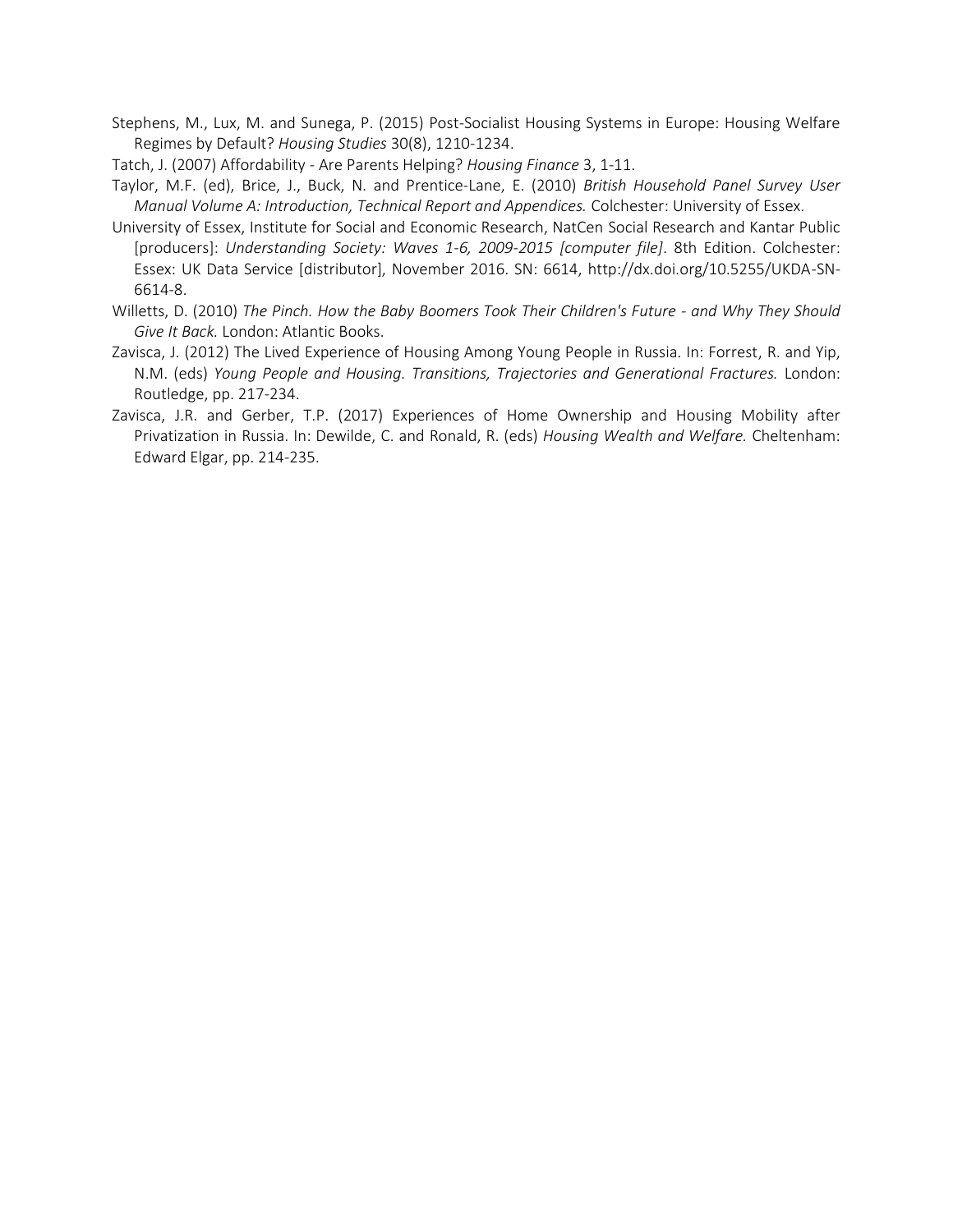| Country               | Residential<br>mortgage<br>debt/GDP <sup>a</sup> |                   | Housing arrangements of young individuals not in<br>education $(\%)$ , age 25-34 $^{\rm b}$ | Homeownership rate (%) for<br>young households not in<br>education, age 18-34c |         |           |                   |       |
|-----------------------|--------------------------------------------------|-------------------|---------------------------------------------------------------------------------------------|--------------------------------------------------------------------------------|---------|-----------|-------------------|-------|
|                       |                                                  | With<br>parent(s) | Outright<br>homeowner                                                                       | Mortgaged<br>homeowner                                                         | Renting | 1995      | 2005 <sup>d</sup> | 2013  |
| NWE-dual              |                                                  |                   |                                                                                             |                                                                                |         |           |                   |       |
| Norway                | 75.80                                            | 4.67              | 4.64                                                                                        | 60.13                                                                          | 19.11   | <b>NA</b> | 58.41             | 55.87 |
| <b>United Kingdom</b> | 75.00                                            | 17.96             | 2.33                                                                                        | 30.54                                                                          | 48.46   | 54.57     | 48.59             | 31.57 |
| Ireland               | 49.40                                            | 22.68             | 2.39                                                                                        | 28.12                                                                          | 43.66   | 57.70     | 47.57             | 32.06 |
| Belgium               | 49.10                                            | 20.55             | 1.25                                                                                        | 43.61                                                                          | 33.60   |           | 46.66             | 47.53 |
| Finland               | 43.70                                            | 6.12              | 2.92                                                                                        | 50.51                                                                          | 39.86   | 35.62     | 42.26             | 45.40 |
| NWE-unitary           |                                                  |                   |                                                                                             |                                                                                |         |           |                   |       |
| Denmark               | 114.0                                            | 2.26              | 5.39                                                                                        | 37.61                                                                          | 54.73   | 39.09     | 46.22             | 34.83 |
| Netherlands           | 95.70                                            | 12.79             | 0.72                                                                                        | 49.40                                                                          | 36.76   | 36.09     | 50.96             | 45.98 |
| Sweden                | 78.80                                            | 5.32              | 1.97                                                                                        | 48.18                                                                          | 44.53   | <b>NA</b> | 42.45             | 44.16 |
| France                | 43.30                                            | 13.59             | 2.56                                                                                        | 32.22                                                                          | 47.37   | 23.46     | 28.94             | 33.12 |
| Germany               | 42.40                                            | 11.77             | 2.78                                                                                        | 18.46                                                                          | 63.75   | 18.59     | 24.12             | 17.66 |
| Austria               | 27.50                                            | 26.80             | 6.12                                                                                        | 15.72                                                                          | 47.83   |           | 32.54             | 25.03 |
| SE                    |                                                  |                   |                                                                                             |                                                                                |         |           |                   |       |
| Cyprus                | 66.40                                            | 37.32             | 12.17                                                                                       | 22.42                                                                          | 16.11   | <b>NA</b> | 60.09             | 48.37 |
| Portugal              | 59.20                                            | 51.05             | 3.79                                                                                        | 23.34                                                                          | 15.68   | 41.84     | 61.46             | 50.02 |
| Spain                 | 55.40                                            | 37.65             | 4.53                                                                                        | 29.68                                                                          | 21.16   | 70.64     | 71.22             | 51.70 |
| Malta                 | 45.40                                            | 48.86             | 13.11                                                                                       | 30.17                                                                          | 5.34    | <b>NA</b> | 78.53             | 80.10 |
| Greece                | 38.80                                            | 55.44             | 11.97                                                                                       | 5.48                                                                           | 22.59   | 62.89     | 39.24             | 31.86 |
| Italy                 | 22.20                                            | 47.98             | 10.97                                                                                       | 13.24                                                                          | 19.10   | 59.54     | 48.56             | 42.48 |
| Slovenia              | 14.40                                            | 44.46             | 15.17                                                                                       | 8.63                                                                           | 10.69   | <b>NA</b> | 56.46             | 40.96 |
| <b>Baltic</b>         |                                                  |                   |                                                                                             |                                                                                |         |           |                   |       |
| Estonia               | 31.10                                            | 25.48             | 19.02                                                                                       | 28.06                                                                          | 11.33   | <b>NA</b> | 76.47             | 55.02 |
| Latvia                | 19.50                                            | 39.22             | 26.19                                                                                       | 13.84                                                                          | 13.18   | <b>NA</b> | 67.15             | 62.13 |
| Lithuania             | 16.40                                            | 39.21             | 30.46                                                                                       | 17.87                                                                          | 5.84    | <b>NA</b> | 64.28             | 76.08 |
| <b>CEE</b>            |                                                  |                   |                                                                                             |                                                                                |         |           |                   |       |
| Slovakia              | 23.10                                            | 64.24             | 16.72                                                                                       | 10.48                                                                          | 7.37    | <b>NA</b> | 62.67             | 73.53 |
| Poland                | 20.00                                            | 49.04             | 19.62                                                                                       | 14.46                                                                          | 7.89    | <b>NA</b> | 44.80             | 67.65 |
| Czech Republic        | 16.60                                            | 35.63             | 21.06                                                                                       | 20.97                                                                          | 18.76   | <b>NA</b> | 57.37             | 59.96 |
| Hungary               | 16.60                                            | 52.49             | 18.58                                                                                       | 14.46                                                                          | 8.89    | <b>NA</b> | 70.49             | 64.38 |
| <b>Bulgaria</b>       | 8.30                                             | 59.99             | 18.76                                                                                       | 1.84                                                                           | 5.61    | <b>NA</b> | 67.17             | 60.10 |
| Romania               | 6.70                                             | 58.46             | 34.14                                                                                       | 1.23<br>3.55                                                                   |         | <b>NA</b> | 85.43             | 81.51 |

#### Table x.1. Young people and housing across Europe, around 2013

a: European Mortgage Federation, Hypostat 2015.

b : EU-Statistics on Income and Living Conditions (own calculations, individual level). Co-residence with parents estimated as 'lives in a household where at least one parent of at least one 18+ respondent not in education is present'. Category 'living in rent-free accommodation' is not shown.

c : European Community Household Panel and EU-Statistics on Income and Living Conditions (own calculations, household level). Household reference person aged 18 to 34 and not in education.

d : Or earliest pre-crisis year available.

NA: not available.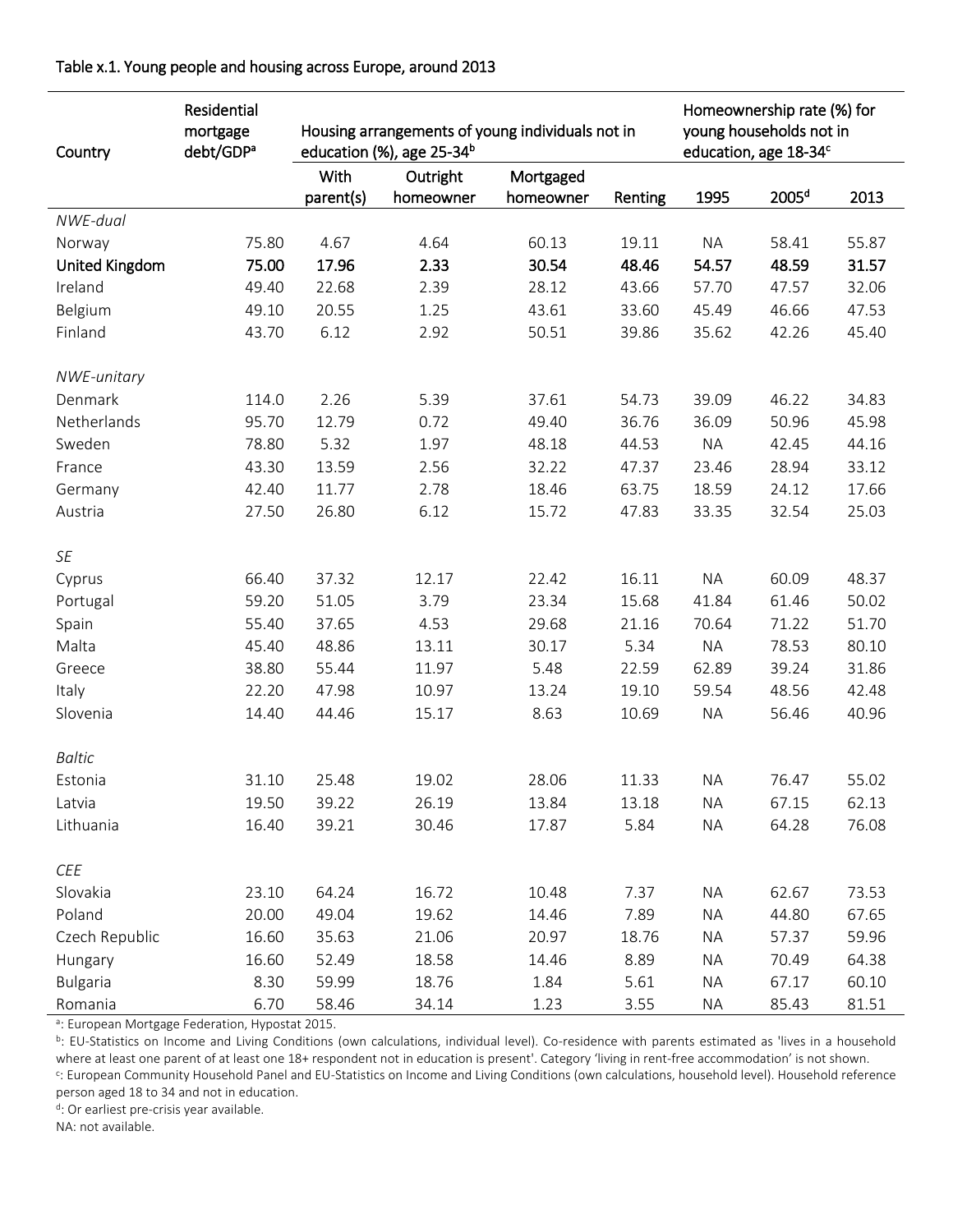# Table x.2. Descriptive statistics

| Variable                                     | Period      |        |       |             |       |             |       |             |  |
|----------------------------------------------|-------------|--------|-------|-------------|-------|-------------|-------|-------------|--|
|                                              | 1991 - 1996 |        |       | 1997 - 2002 |       | 2003 - 2008 |       | 2010 - 2014 |  |
|                                              | All         | Owners | All   | Owners      | All   | Owners      | All   | Owners      |  |
| Female                                       | 44.03       | 53.25  | 46.79 | 50.99       | 48.28 | 52.27       | 49.44 | 54.81       |  |
| Number of children                           |             |        |       |             |       |             |       |             |  |
| No children                                  | 93.59       | 89.35  | 90.04 | 81.30       | 88.48 | 83.99       | 87.52 | 88.15       |  |
|                                              | 5.07        | 7.10   | 6.32  | 12.75       | 6.69  | 11.48       | 6.20  | 9.63        |  |
| 2 or more                                    | 1.34        | 3.55   | 3.64  | 5.95        | 4.83  | 4.53        | 6.28  | 2.22        |  |
| Full-time student                            | 26.41       | 1.78   | 23.92 | 4.25        | 25.49 | 4.53        | 28.41 | 3.70        |  |
| Partnership and employment situation         |             |        |       |             |       |             |       |             |  |
| Single, secure job                           | 48.21       | 77.51  | 48.89 | 62.04       | 48.53 | 60.73       | 37.93 | 57.04       |  |
| Single, insecure job                         | 15.52       | 5.92   | 13.83 | 5.67        | 10.67 | 6.04        | 10.82 | 6.67        |  |
| Single, no job                               | 31.12       | 4.14   | 26.45 | 7.37        | 28.18 | 4.83        | 38.84 | 11.11       |  |
| Partner, both secure job                     | 1.60        | 4.14   | 4.51  | 17.00       | 5.48  | 18.43       | 5.80  | 18.52       |  |
| Partner, at least one secure job             | 1.88        | 4.73   | 3.98  | 7.08        | 4.03  | 7.25        | 3.70  | 5.19        |  |
| Partner, other (un)employment configurations | 1.68        | 3.55   | 2.34  | 0.85        | 3.12  | 2.72        | 2.92  | 1.48        |  |
| Annual income (£1000)                        | 0.74        | 1.41   | 1.02  | 1.83        | 1.12  | 2.25        | 0.98  | 2.32        |  |
| Degree                                       | 4.68        | 11.24  | 9.17  | 18.70       | 10.54 | 27.79       | 11.62 | 39.26       |  |
| Parental co-residence                        | 88.15       | 82.25  | 77.06 | 62.61       | 74.54 | 62.54       | 75.37 | 58.52       |  |
| Parental homeownership                       | 78.57       | 87.57  | 78.96 | 84.14       | 78.63 | 88.82       | 77.94 | 93.33       |  |
| Parental annual income (£1000)               | 2.77        | 2.62   | 3.22  | 3.08        | 3.67  | 4.00        | 3.80  | 3.85        |  |
| Duration since age 16                        | 5.25        | 8.11   | 6.07  | 8.80        | 6.63  | 9.22        | 7.24  | 11.41       |  |
| N observations (total=19744)                 | 3570        | 169    | 5300  | 353         | 6355  | 331         | 4519  | 135         |  |